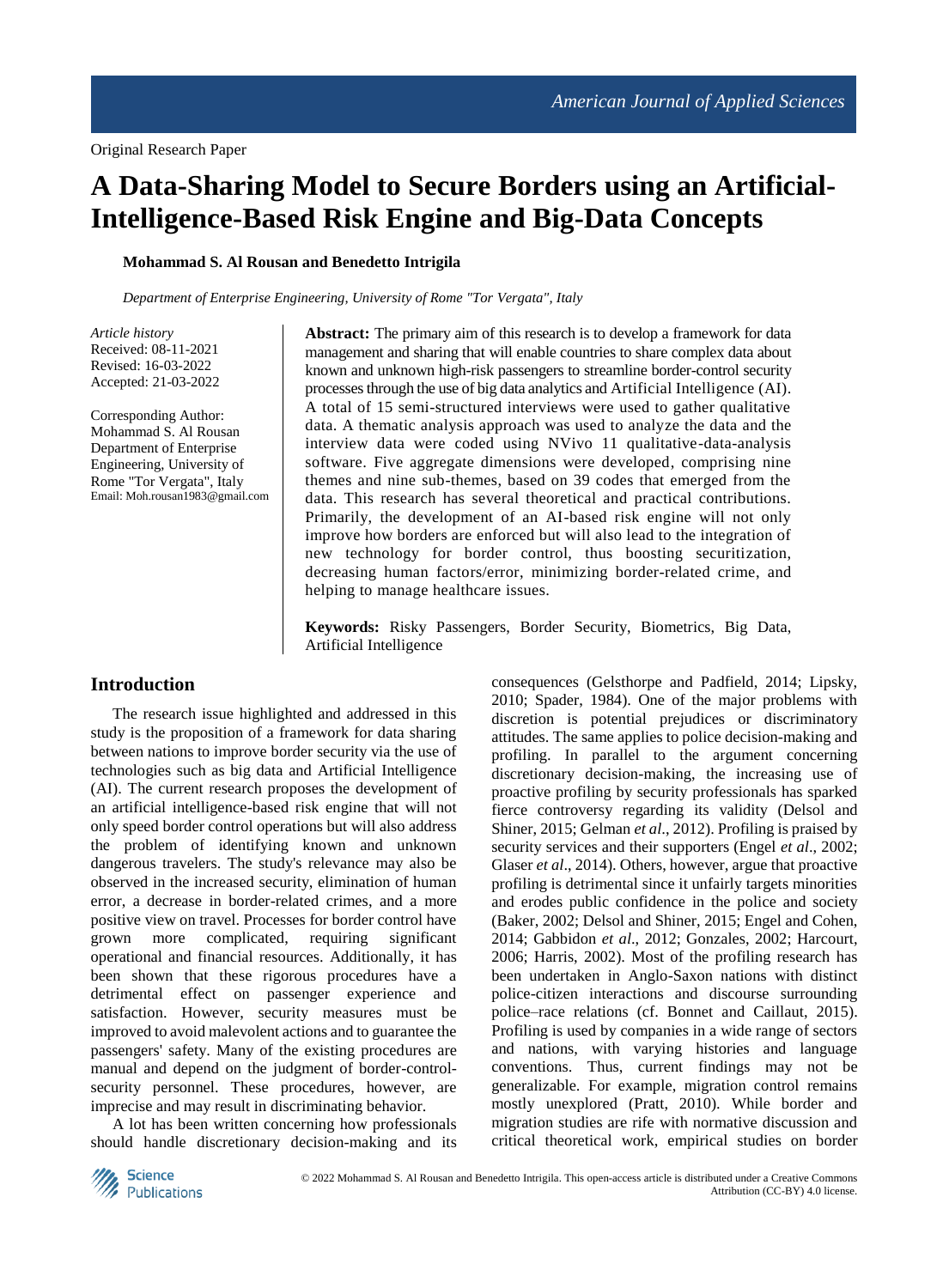practices such as profiling are rare (Côté-Boucher *et al*., 2014). In the words of Hirsch and Kornrich (2008, p. 1397), "In reality, discriminating and fair behavior is difficult to distinguish. The definition of discrimination is fluid and susceptible to change." Thus, it is critical to remove the human factor from profiling.

The issue of false positives and negatives also affects passenger security, safety, and enjoyment. Some research has been done on passenger profiling and its subsequent use for security checks (Cavusoglu *et al*., 2010). Other research has focused on detecting passenger security concerns (McLay *et al*., 2010). Previous research has examined passenger preferences for full-body scanners over pat-downs (Mitchener-Nissen *et al*., 2012). These studies found that informing passengers about the science underlying airport scanners and multispectral imaging equipment improved the acceptability of full-body scanning procedures. Other research has examined the impact of and need for, procedural fairness in passenger screening, as well as the reactions of passengers selected for secondary screening (Hasisi and Weisburd, 2011).

Furthermore, Basuchoudhary and Razzolini (2006) found that selective passenger screening based on appearance and behavior is neither effective nor desirable. As a result, travelers are increasingly being classified based on their risk profile. In this context, Persico and Todd (2005) developed an algorithm to show that screening high-risk groups more thoroughly than low-risk groups reduces the likelihood of negative outcomes. However, these authors noted that not screening low-risk groups might increase their chance of conducting terrorist actions. While this is true, Babu *et al*. (2006, p. 633) stated that "passenger grouping is beneficial even when the threat probability is assumed constant." These authors found that classifying passengers increases efficiency even when all passenger categories are checked equally. The effectiveness of passenger profiling has also been examined (Reddick, 2011).

Jackson *et al*. (2012) examined the benefits of an approach comparable to profiling, but one that is focused on identifying a low-risk group. Frequent travelers may be classified as a low-risk group and tested on an as-needed basis (Jackson *et al*., 2012). This enables the deployment of additional resources for the screening of high-risk passengers. Additional studies have been undertaken to determine ways to improve the efficiency of passenger screening. For example, Nie *et al*. (2012) demonstrated that allocating people to various lanes increases the efficiency of the passenger screening process when utilizing simulation-based modeling.

Moreover, numerous prior studies have shown the utility of predicting infectious diseases using information concerning transportation networks (Hwang *et al*., 2012; Nicolaides *et al*., 2012). The likelihood of an infectious illness emerging, as well as its time of emergence, may be

calculated using several methods, including model simulations, extreme computations, and mathematical formulas based on complex Poisson-network topologies (Gautreau *et al*., 2008; Tomba and Wallinga, 2008; Wang and Wu, 2018). Thus, border screening is used in conjunction with isolating individuals diagnosed with suspected cases of disease and quarantining contacts to delay or prevent infectious individuals from entering the country/geographical region or to prevent the global spread of a disease from a source country. Border screening is intended to identify infected people on or near the border to segregate or prevent them from moving and spreading the disease to another country; however, this technique is successful only when the stated objective is accomplished efficiently (Selvey *et al*., 2015). According to Wagner (2021, p. 171), "New research activities may achieve this through ensuring an intelligent and risk-analysis-based approach to minimize risks and threats and challenges of balancing the two opposing ideals of mobility and security through the development of innovative tools, smoothly functioning work-flow procedures and solutions by using the latest technology." Thus, the primary aim of this research is to develop a framework for data management and sharing that will enable countries to share complex data about known and unknown high-risk passengers to streamline border-control security processes through the use of big data analytics and AI. Based on the above discussion, the following research questions will be answered by the researcher.

- RQ1. How is border security being enacted currently?
- RQ2. What are some of the main data-sharing challenges that prevent the identification of known and unknown risky passengers?
- RQ3. How can data sharing be facilitated across borders, while avoiding data-sharing laws from being violated, facilitating the identification of known and unknown passengers, and strengthening borders?

## **Literature Review**

#### *Border Security*

Borders are no longer seen as immutable lines in the sand but rather as a process that entities go through. This paradigm shift has resulted in the realization that boundaries are processes rather than fixed lines. The power of Balibar's comments to evoke a fresh viewpoint is remarkable "We are living in a period of border vacillation-both in terms of layout and function-which is also a vacillation of the fundamental concept of boundary, which has become very ambiguous" (Balibar, 1998, p. 217). The significance of Balibar's assumption is that the vacillation of a boundary does not entail its destruction. According to current geopolitical thinking, borders are not where they are supposed to be in today's globe. On the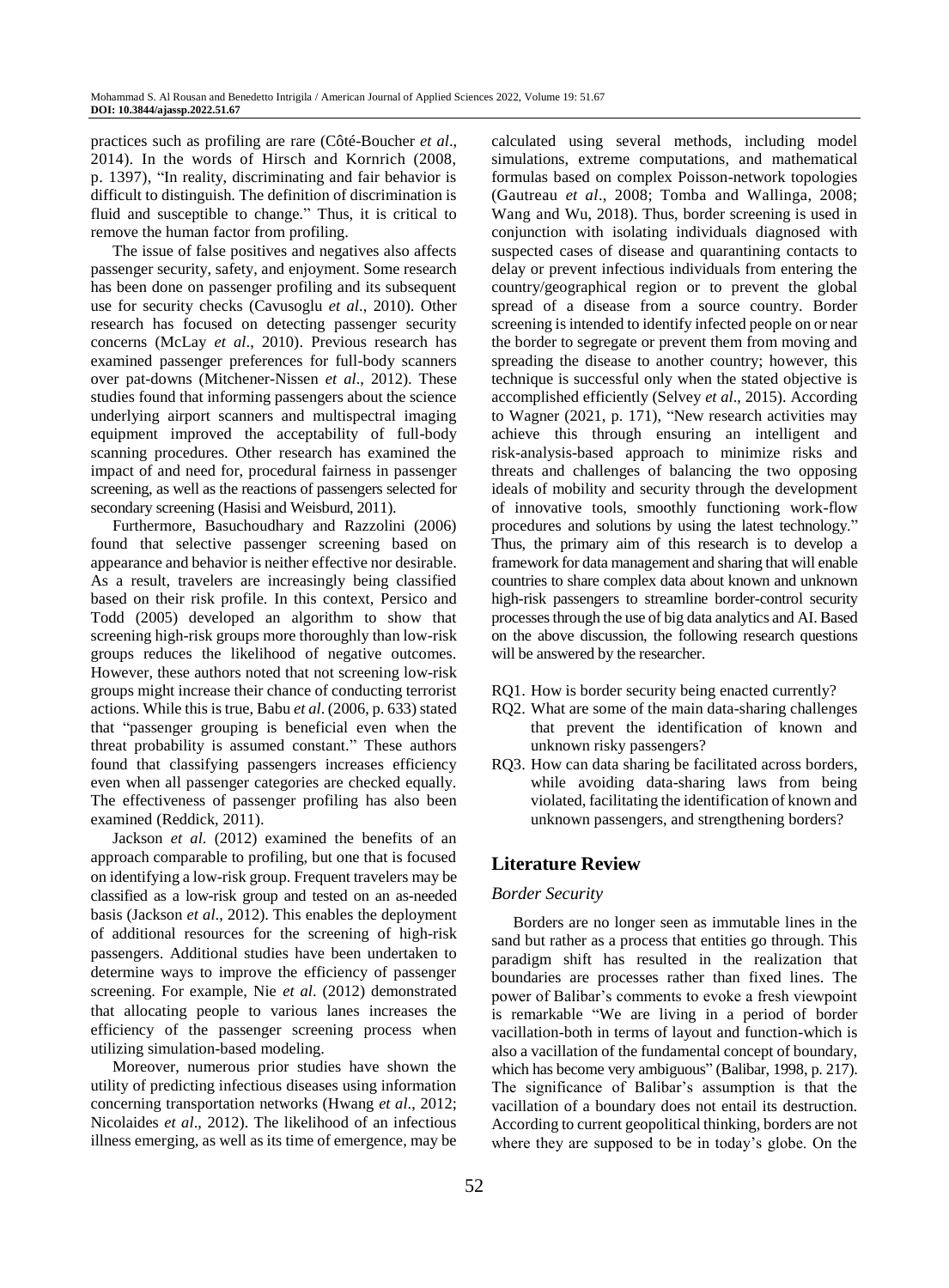contrary and perhaps most importantly, boundaries are becoming "multiplied and diminished in their localization, thinned out and doubled, no longer the beaches of politics, but the area of the political itself" (Balibar, 1998, p. 220).

Strong gates and walls, on the other hand, offer a controlled situation in which the binary divide between "us here" and "them there" is easier to manage for the governing elites (Newman, 2006). Even the most ardent globalization supporters would admit that the basic structure of society requires categories and boundaries and that borders provide order (see Albert *et al*., 2001; van Houtum and van Naerssen, 2002). Borders are state instruments in this reasoning and therefore serve as a sign of state power and identity (Anderson and Bort, 1998). This is not to argue that state boundaries are always only lines of demarcation. Anderson and Bort(1998) criticized the concept of boundaries as hard (geographical) lines, stating that political action is so complex that it is difficult to determine where one jurisdiction ends and another begins. He argued that boundaries are not inherent in the natural order of sovereign nation-states, but that "other notions of the boundary as an institution existed before the modern sovereign state and others will emerge after its extinction" (Anderson, 2004, p. 319).

As a consequence of new techniques that are less concerned with the physical position of the boundary and more concerned with what the border means to the various groups of people who encounter it, new views on border studies have arisen (Newman and Paasi, 1998; van Houtum, 2000). We may obtain a better understanding of how borders are created, maintained, and reproduced if we concentrate on the bordering process. In this context, the groundwork has been laid for the establishment of genuine and efficient border security measures. As a result, rather than focusing on the territorial dividing line, there is a tendency to concentrate on how people create their boundaries via the creation of their own "insides" and "outsides," and to view the border as a location where these identities dynamics may play out. Paasi (2005), for example, focused on the relationship between boundaries/borders and identity development.

Newman and Paasi (1998, p 188) agreed with (Anderson and Bort, 1998), in that "borders and their meanings are historically contingent and even if they are arbitrary lines between states, they may have profound symbolic, cultural, historical and religious significance for social communities, which are frequently contested. They express themselves in a wide range of social, political, and cultural activities." Borders, in this sense, are social constructs. van Houtum's results illustrate critical, post-structural approaches to border studies; van Houtum is especially interested in how boundaries organize social space and create a difference. Bordering, for example, was described by van Houtum and van Naerssen (2002, p. 134) as "related to practices of othering*.*" Bordering, ordering, and othering (constructing difference), according to van Houtum and van Naerssen (2002), are all "intrinsically territorial" behaviors. As a result, otherness is a fundamental prerequisite for border construction and is constantly reproduced to maintain the stability of a territorially bounded society. According to van Houtum and Struver (2002), "overcoming boundaries" is mainly concerned with overcoming socially constructed ideas of belonging to a certain place and the need for geographical fixity. This spatial fixity reflects traditional views on border security.

# *Data-Sharing Challenges*

Initiatives to exchange data have been enthusiastically welcomed by some but viewed with mistrust by others. According to Feingold (2011, p. 27), "governments in most of the world are often hesitant to share data within their ministries, much less with outsiders... [Governments] are especially hesitant to disclose data that they believe will reflect negatively on them and be used against them." Strong data protection, according to Castro and McQuin (2015), is counterproductive for countries' interests and they urged international organizations to pursue the free flow of data across borders. Furthermore, these authors asserted that data security is influenced less by the location of data storage and more by the data-storage methods used.

Border-control power is being eroded from the border, absorbed by the state, or transformed into a distant process. Borders are no longer simply fixed geographical limits, as Balibar (2002) succinctly stated. Borders are, instead, omnipresent, limitless, and effortlessly integrated into regular bureaucratic procedures. E-borders and strict visa rules at developing-country consulates are two ways that may deter poor immigrants and asylum seekers from seeking to gain entry to developing nations. Big data and related tools are among the most recent technologies being studied to enhance the monitoring of potentially "risky" visitors.

However, as Bollier (2010) noted, greater data collection does not imply more information. Situational awareness is an important component of border security since it influences decision-makers' policies. AI is the next game-changing technology in the border services ecosystem. Border services will be able to respond more quickly to the changing nature of travel and trade, identify illegal activity and facilitate passage in a more automated way when new data environments are created, and smarter systems are deployed. Border security, on the other hand, has received little attention, and resources devoted to border security AI initiatives are minimal.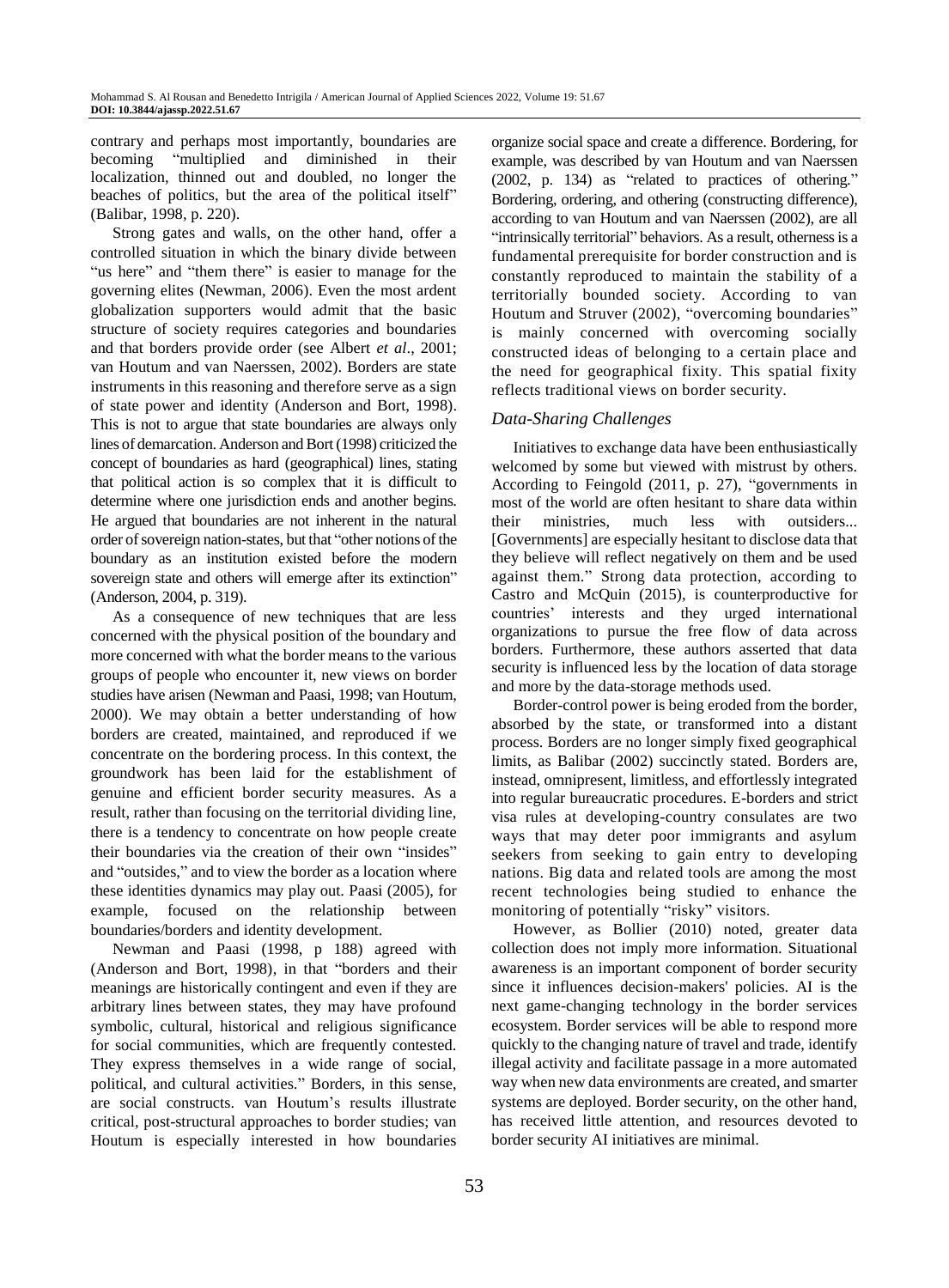# *Potential of Artificial Intelligence (AI) and Big Data in Border Security*

## *Big Data*

Data is processed and sent in real-time or in the past using big data analytics techniques. The volume, velocity, and diversity of big data must be kept in mind while analyzing it, as outlined by McAfee *et al*. (2012) and Davis (2012) (2014). Decision-oriented and action-oriented data analysis may be used by companies to make strategic decisions for the organization (Kumar and Kumar, 2015). It may be said that big data analysis is an essential part of the bigger framework within which employees work with the information they have to make it more valuable (Kumar and Kumar, 2015). A variety of tools and approaches may be used to analyze the volume, kind, and speed of data generated, enabling enterprises to realize their full potential and goals. Many approaches are used to analyze vast amounts of data, including predictive modeling, social network analysis, computational linguistics, audio analysis, and video processing. These methods may be used to investigate and draw conclusions from a broad variety of data.

"V" concepts are used by Gartner (2012) to describe big data. All of these V's signify volume, velocity, and variety (McAfee *et al*., 2012; Davis, 2014; Sun *et al*., 2015). When a large amount of data is gathered, a broad variety of variables may be analyzed and conclusions are drawn more often (George *et al*., 2016). Concepts such as 'terabytes of data and 'petabytes' show just how swiftly data storage capacity is increasing (Akter *et al*., 2016). It's also important to think about how rapidly this data is acquired, altered, and analyzed and how soon it loses its usefulness (Davis, 2014; George *et al*., 2016). When decision-makers have access to fast, 'innovative' information, as well as the ability to grasp a wide range of data, real-time decisionmaking, and implementation may increase (White, 2011; Boyd and Crawford, 2012). "variety" contains a broad range of streaming data kinds, both organized and unstructured, therefore it's crucial to keep this in mind (Constantiou and Kallinikos, 2015; George *et al*., 2016).

Authenticity and variability were revealed to be important factors of large-scale data. The correctness of huge datasets is widely agreed upon (Akter *et al*., 2016; Abbasi *et al*., 2016). Veracity in Big Data includes the concepts of trust, validity, and safeguards against unauthorized entry and modification (Demchenko *et al*., 2013). Management needs accurate data to make wellinformed decisions and gain a competitive edge (Akter *et al*., 2016). Data must be thoroughly validated and submitted to stringent protocols before any analysis can be performed to assure its accuracy (Dong and Strivastana, 2013; Gandomi and Haider, 2015). Large amounts of data may be turned into useful information and this fact is wellknown (Gandomi and Haider, 2015). Adding value was a

fundamental part of Oracle's definition of big data. The low density of large data is another characteristic of this kind of data. There is a strong correlation between their length and the amount of data being analyzed, according to Oracle (2012). In addition to the two previously mentioned factors, Seddon and Currie (2017) added the following two Unpredictability and visibility. Big data interpretation may take various forms, but visualization is the act of displaying meaningful data via the use of artificial intelligence algorithms (Seddon and Currie, 2017).

# *Artificial Intelligence*

To use the phrase "artificial intelligence," one must be able to analyze and interpret external factors. The computer or operator decides how to employ these acquired abilities and knowledge to perform certain tasks and fulfill specific goals (Kaplan and Haenlein, 2019). According to this definition, A computer attempts to emulate human thinking. Machine intelligence has increased the negative impact on human employment in various areas, including construction, shipping, healthcare, customer service, decision-making, and many more (information systems) (Huang and Rust, 2018). Artificial intelligence is making gadgets, computers, and networks more efficient. Connectivity and self-learning are two of the most important characteristics of artificial intelligence, which allow computers to improve and grow themselves based on previous work (Huang and Rust, 2018). Siri, Alexa, and Google Assistant are examples of AI technology that can carry out the orders of their users (Kaplan and Haenlein, 2019). Technology advances have been made possible due to a better knowledge of the process.

Since its inception some 60 years ago, Artificial Intelligence (AI) has grown into a multidisciplinary and cross-disciplinary area of study (Dosilovic *et al*., 2018). The use of artificial intelligence in specialized industrialization and monetization initiatives suggests new growth patterns. Deep Learning and Big Data have become the standard in AI development. As a result of the development of Artificial Neural Networks (ANNs), machines are now capable of doing activities that were previously thought impossible for machines to perform. Research and development, as well as industrialization, in Artificial Intelligence (AI) have progressed from prototype to sophisticated levels. Commercially accessible voice and image recognition, computational linguistics, and predictive modeling. Artificial Intelligence (AI) is becoming more generally understood and available as its use expands beyond commercial and industrial sectors to include manufacturing and agriculture. Al (Doshi-Velez and Kim, 2017; Doilovi *et al*., 2018; Mata *et al*., 2018). Research into artificial intelligence has been easy from the start because of the promising results (Russell and Norvig, 2016).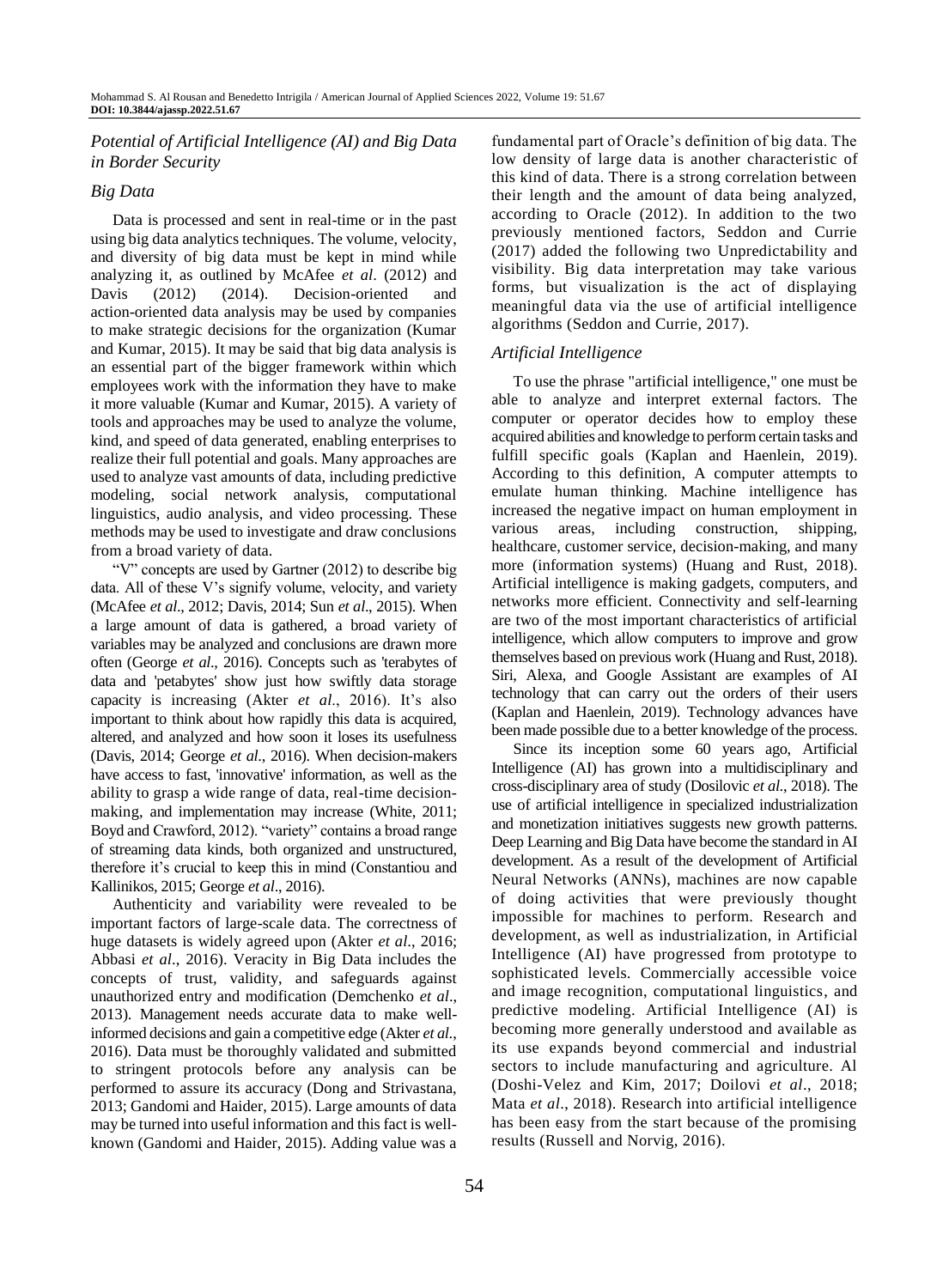Because AI's advancement has been slower than projected and is reliant on shifting research paths, new techniques and enhancements to old ones have been required (Russell and Norvig, 2016). Technology innovation has increased dramatically over the last decade owing to a massive rise in data collected at a quicker pace than ever before, necessitating the development of emerging technologies, such as increasing processing capacity and inventing new AI techniques (Brynjolfsson and McAfee, 2017). Organizations like Netflix and Google may now utilize Artificial Intelligence (AI) to analyze large quantities of data and use the findings to promote their services with new goods, markets, and utility services (Iansiti and Lakhani, 2020; Venkatraman, 2017).

Due to the competitive nature of the global marketplace, many organizations are forced to employ AI technology because of the large volumes of data they collect, limited resources, and the necessity for speedy decision-making (Davenport, 2018). Entrepreneurial innovation is driving CEOs to rethink their long-term goals (Davenport, 2018). Pappas, Mikalef, Giannakos, Krogstie, and Lekakos (2018) urge more research on the impact of AI on firm strategy development and implementation. The dearth of theoretical and practical information on how to create a distinctive selling proposition with sophisticated AI technology is true (Duan *et al.,* 2018; Pappas *et al*., 2018; Mikalef *et al*., 2019).

# *Big Data and Artificial Intelligence (AI) in Border Control*

An explosion of data and algorithm optimization have resulted in a fresh wave of success in AI research during the past 15 years, especially in the area of Machine Learning (ML) and its subset, deep learning. Since then, several AI applications created in business and university labs have entered daily usage (Bughin *et al*., 2017). AI applications have found use in areas such as intelligence, defense, and military policy, international security (arms control), and domestic security (state security, police and border protection, disaster management, and the protection of critical infrastructures). But understanding how AI affects national and global security now and, in the future, is not easy. Although certain military organizations were interested in AI during the Cold War (Roland and Shiman, 2002), the US government released three strategic studies on AI in 2016. (Allen and Kania, 2017). As a consequence, 29 countries have developed national AI strategies, demonstrating AI's wide potential across disciplines (Horowitz *et al*., 2020). While these approaches differ in focus, they all aim to help their countries profit from recent AI breakthroughs (Horowitz *et al*., 2020). The revolutionary nature and wide application of AI are expected to drive economic growth. Simultaneously, AI

technologies are becoming more secure, with implications for national and international security. Due to state actors' linkages between new technologies and power politics, AI is increasingly receiving attention from security experts. But, like the policy discourse, the scholarly discourse on AI in international relations is still young (Horowitz *et al*., 2020). Some neo-realist articles discuss the systemic power-altering element of AI, but the academic community has not sufficiently addressed its dynamic and emergent character. Furthermore, considering technology as an exogenous and "black-boxed" element does not provide the field with the necessary analytical tools, especially because global technology companies and research institutions actively shape AI design.

Academics have already highlighted the need to rethink our concept of human agency in light of AI's increasing capacity to do tasks that previously needed human intelligence (Hoijtink and Leese, 2019). These characteristics will gain importance as AI develops. The nature of AI challenges ideas about human and technical agency, necessitating a closer look at how AI technologies, society, and security politics interact to influence future security perceptions.

Ratcliffe (2008, p. 267) defines information as "data that has been given meaning and structure." Thus, information technologies are utilized to not only collect data but also to give it meaning and structure. The development and use of information technology in Europe have increased dramatically during the last two decades (Besters and Brom, 2010; Bigo *et al*., 2012; Dijstelbloem *et al*., 2011). Schengen Information Systems (SIS), Visa Information Systems (VIS) holding asylum applicants' fingerprints and the European Border Surveillance System (EUROSUR) have all been deployed, resulting in a huge network of information and information technology (Broeders, 2007). Words like "digital fortress," "e-borders," and "the migratory machine" have been invented to describe these developments (Besters and Brom, 2010; Dijstelbloem *et al*., 2011). Others have referred to the deployment of border technology as border dispersion, suggesting that borders are scattered geographically. Thus, denying visas should be utilized to keep people away from the border (Tsianos and Karakayali, 2010; Weber, 2007). Despite the increasing reliance on IT to restrict movement, data on border processes is scarce. According to Côté-Boucher *et al*. (2014), critical theoretical and legal perspectives have historically dominated border studies but competing discourses and rationalities of border control intersect in complex ways with the daily professional routines and administrative procedures of those involved in border governance. Theoretical and legal modifications may not be enough to grasp the border's complexity. They called for a "practice turn" to allow empirical validation of border-practices research.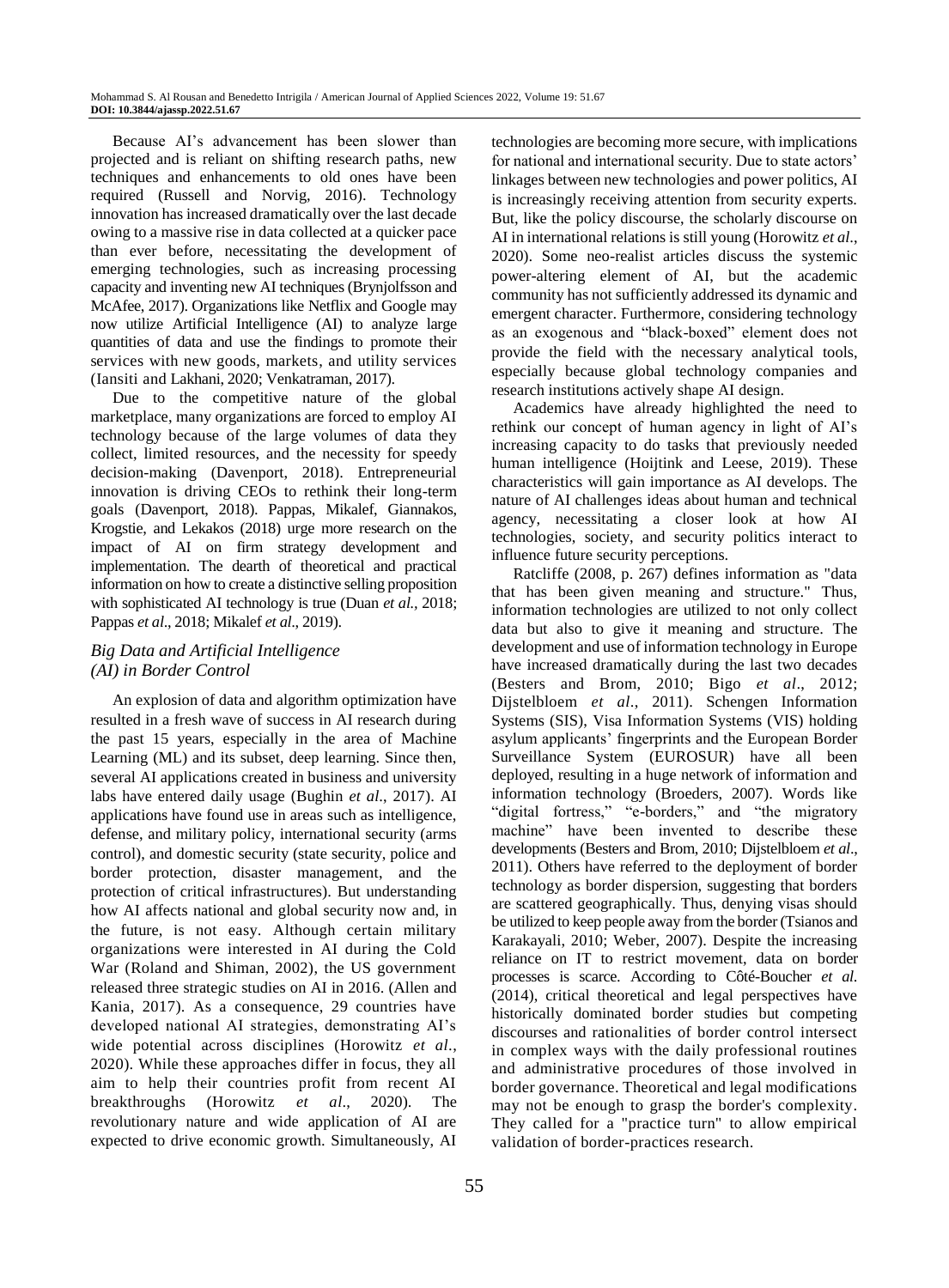#### *Healthcare Overview*

COVID-19 outbreaks, containment efforts, and eventual dissemination have been documented globally in recent months. In a little over two months, the virus traveled from Wuhan, China, to 33 additional nations. Currently, airlines and cruise/ferry companies give API and PNR data to various governments to assist maintain border controls, with a focus on anti-terrorism and severe organized crime. API is the core information contained in machine-readable zones of passports, ID cards, and other travel documents. Some details are present throughout every traveler's journey, but only at the moment. We could track a traveler's trip even if it was booked in one transaction. For example, a traveler's API for a flight from London to Sydney through Hong Kong will be regarded as a single trip.

Infectious illness prediction using transport network information has been shown in many studies (Hwang *et al*., 2012; Nicolaides *et al*., 2012). Emergence probability and time may be estimated via modeling simulations, thorough computation, or analytical expressions based on complicated Poisson-network topologies (Gautreau *et al*., 2008; Tomba and Wallinga, 2008; Wang and Wu, 2018).

Border screening, isolation of suspected instances of illness, and quarantine of contacts are all done to delay or dissuade infected persons from entering the country/geographical area. The goal of border screening is to detect infectious individuals at or near the border so they may be separated or prevented from transmitting the illness to another nation (Selvey *et al*., 2015).

# **Methodology**

The current study employs a qualitative method to address the research questions and goals. An ontological presupposition by the researcher is rendered actual by the study's social actors. A person's diverse views and experiences are exclusively accountable for publicly acknowledged knowledge, which cannot be externally generalized in the current research setting. The interpretivism paradigm aims to use these fundamental principles to offer new insights into reality and knowledge. The researcher chose an interpretative method over a positivist approach as it is more suited to quantitative research (Cohen *et al*., 2000). Semi-structured interviews were used to complement the phenomenological method. To obtain high-quality, in-depth information, the researcher believes this technique is appropriate (Easterby-Smith *et al*., 2015).

In general, an inductive method was considered the most appropriate. First, the researcher can compress and synthesize large amounts of raw text data. Second, it enables the researcher to connect the study's goals to the raw data findings (Easterby-Smith *et al*., 2015). Third, it enables the researcher to build a model from the data's

underlying structure. The inductive method is characterized by commonly used motifs in the qualitative data processing. According to Saunders *et al*. (2018), most inductive investigations result in a model with three to eight important categories.

This technique is widely used to analyze qualitative data for a variety of research objectives. Inductive data gathering leads to theory development (Bryman and Bell, 2018). To be more exact, highly subjective data are gathered first, followed by discerning patterns, which results in discovery and theory refinement (Saunders *et al*., 2018). The inductive approach is also flexible, while the deductive method requires a lengthy investigation with potentially subjective evidence (Easterby-Smith *et al*., 2015). Regarding the use of big data analytics and AI, this study aims to develop a framework for data management and sharing that allows countries to share complex data on known and unknown risky passengers. In other words, the current study's objective is to create a new theory for border-control process optimization. To this end, a qualitative approach was used, resulting in 15 semi-structured interviews being conducted. Thematic analysis was used to examine these interviews, with data being coded using NVivo software. Five aggregate dimensions were created, encompassing nine themes and nine sub-themes based on 39 codes extracted from the data.

## **Findings and Discussion**

The dimensions and themes that have emerged from the thematic analysis are depicted in the Fig. 1 concept map.

#### *Aggregate Dimension 1: Multi-Tiered*

#### *Process of Data Identification and Investigation*

The research found that, despite border-control officers' competence, many data identification and investigation processes are performed manually across international and local boundaries. Agents at the border do not have access to data and may only confirm or deny a match. Pre-clearance may detect unknown hazardous travelers or people whose healthcare condition has to be confirmed (without access to data), but it is not a comprehensive system and is prone to mistakes for people carrying "invisible" items such as infectious diseases or other risks to other passengers; a more comprehensive approach is therefore needed. The results also showed that, although some nations are moving towards more sophisticated and automated systems, others are still clinging to decades-old methods.

Biometrics is widely seen as the future of border security. A one-to-one match of the passenger's biometrics is used for biometric identification. The first stage involves manually comparing the participant's faces to the picture on their papers. Some border-control data investigation and identification techniques use iris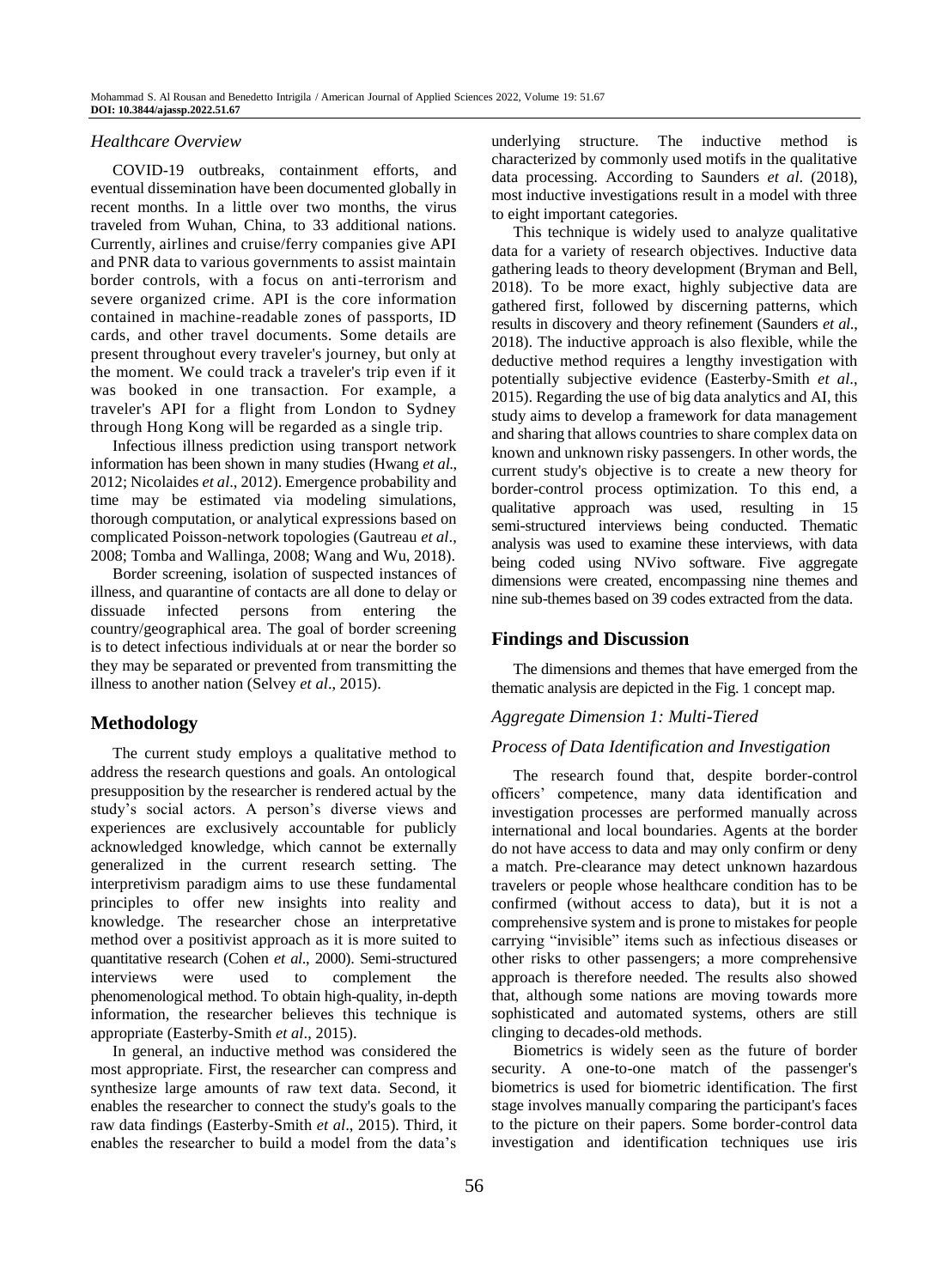scanning, which yields highly accurate findings but is much more costly than other types of biometric identification. Iris-recognition technology can identify a person in a couple of seconds.

Because the iris is visible from a few yards away, iris scanning is less intrusive than retina scanning. Biometrics has improved border security, reduced operating expenses, and streamlined passenger passage. The study's participants believe that biometrics offers a better degree of accuracy in passenger identification and inspection than the manual method, which is prone to human error. Biometrics outperform manual data identification and inquiry methods by orders of magnitude. The amount of human error that occurred before has been substantially decreased through biometrics.

Iris biometric technology has helped in passenger identification. Therefore, security is being improved and the manual approach is being phased out. This eliminates the prospect of border-security officials enabling dangerous people to enter or leave the nation. Participants also said that fingerprinting is an often utilized and popular identification technique.

Making passenger trips simpler has been identified as one of the main advantages of Automated Border Control (ABC) gates as a means of guaranteeing border security. Using one of the border-securing automatic identification systems, travelers may enter or leave the nation via ABC gates. These gates have been developed and built-in line with International Civil Aviation Organization (ICAO) standards; they can clear individuals in part based on iris and fingerprint recognition. There is a growing trend to combine ABC gates with biometrics, which improves border-control system operations. ABC gates are electronic gates that enable travelers to enter or leave the country by using their fingerprint and identification card.

These gates may use biometric information, and, in the future, a single biometric-based token may be used, eliminating the requirement for a passport. Such technology reduces peak-time strain on border-control personnel, reduces costs, and provides a better level of security via biometric matching without human interaction at the gate. The main goal of ABC gates is to enhance anti-spoofing techniques, system compatibility, biometric scalability, and e-gate access for those with restricted mobility or vision. The raw data from which the above discussion has been derived is presented in Table 1.

## *Aggregate Dimension 2: Identification of Known and Unknown Risky Passengers*

One of the methods used to detect high-risk passengers is biometric identification. Passengers trying to enter or leave the country are checked against criminal databases using their biometric information. Border-control officials collect data ahead of time, such as from airlines, and cross-check passenger information. Border officers search all nation's wanted-list databases for such information to identify possibly risky travelers. These methods are only useful for known risky travelers whose information is already available. As a consequence, identifying unknown hazards necessitates the use of a more sophisticated system. The raw data from which the above discussion has been derived is presented in Table 2.

## *Aggregate Dimension 3: Data Sharing*

Data transmission between countries is often facilitated by Interpol or regional data-sharing agreements. Another development in the data related to known risky passengers is the exchange of information by law enforcement agencies. Unknown risky passengers are people that authorities are ignorant of and who may be risky, but about whom they have no information. They may not be recognized if the authorities in their home country have not registered them on any of the international/regional systems to which border-security officers have access.

Participants emphasized that there are regional datasharing agreements in existence but that they do not function on a global scale. There is no mechanism in place for directly transferring data across nations; only one-toone or regional agreements exist, and they do not span the whole globe. However, it is recognized that an agreedupon integration model is required for the cross-national interchange of data and basic information. What makes things more complicated is that each nation has its own set of data-sharing techniques and structures that are governed by its privacy laws. In other words, the way data are exchanged varies by country. Several countries have advanced systems that transmit data directly through integration services. Others send them through e-mail, fax, or directly input data into foreign websites. Furthermore, in some countries, procedures are manual, making data sharing problematic. Participants emphasized the absence of a suitable framework for cross-border data sharing. The main problem is the potential of breaching each country's data-privacy regulations. Cross-border data exchange lacks cutting-edge technologies, such as AI and big-data models, which prevents the real-time sharing of complicated data. Not only are the data-sharing techniques outdated, but there is no one entity capable of facilitating cross-border data interchange. Thus, data exchange across countries requires a uniform global framework. organization, or paradigm. The raw data from which the above discussion has been derived is presented in Table 3.

# *Aggregate Dimension 4: Optimizing Healthcare-Information Sharing*

The COVID-19 pandemic has caused tremendous harm owing to a lack of integration and collaboration across countries. One participant stated that, if nations had exchanged passenger data in advance, it would have aided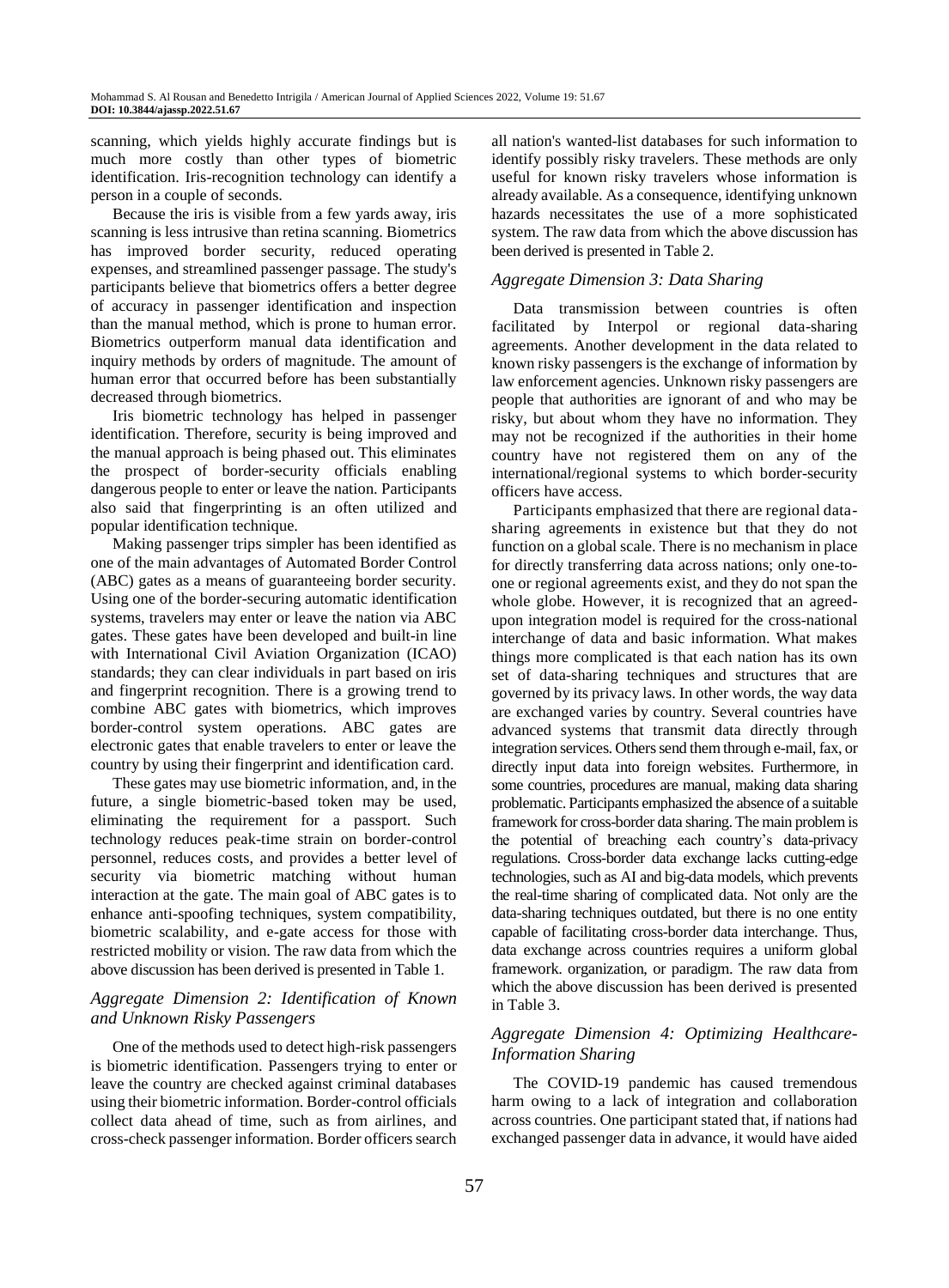both the home country and the destination in restricting the spread of the virus and boosted passengers' trust in travel. As a result of this lack of data sharing, health-related concerns have had a significant impact on the tourism business. Future data-sharing platforms should incorporate passengers' healthcare information, according to participants. A procedure for communicating at least the passenger overview and risk-engine results must include the passenger's healthcare record.

Along with the flight ticket, healthcare data should be shared between nations. Participants highlighted the importance of future data-sharing platforms, including passenger health information. At the border check, each traveler must carry and present a healthcare passport or a digital healthcare certificate. The raw data from which the above discussion has been derived is presented in Table 4.

# *Aggregate Dimension 5: Potential for using Big Data and Artificial Intelligence (AI)*

The usage of big data and AI is fragmented, with no common application accessible across borders, which creates integration challenges. For example, there is no worldwide platform for big data and AI use. While some countries are adopting comprehensive big data analysis plans, this is inadequate since it should be done globally. However, creating a global AI framework and technical standards would be challenging. Participants highlighted the absence of a global platform for using big data and AI, which poses next-generation integration difficulties. In this context, the current study's participants highlighted the necessity for an AI-based risk engine that utilizes big data for data sharing. The raw data from which the above discussion has been derived is presented in Table 5.

# *The Solution for Data Sharing Between Countries using Artificial Intelligence (AI) and Big Data*

The creation of an AI-based risk engine was one of the main proposals made by participants for addressing data-sharing problems, reinforcing borders, simplifying passenger trips, and detecting unknown risky individuals. Participants highlighted the need to have a platform based on AI and big data to solve these issues. One participant provided an example, stating that it is difficult to identify potentially dangerous passengers who are not already in the database. Today, each airport needs big data to assist in cost reduction and value maximization for all airport stakeholders, with passengers as the cornerstone. Border control authorities must now develop a risk engine that will use AI technology to detect potentially dangerous individuals. The most critical component, according to participants, is the inclusion of an AI-based risk engine within, or alongside, the Interpol platform. A big-data platform that all countries may feed directly with information on passengers' status is thought to be sufficient since it may include information about passengers' status as determined by law enforcement and health authorities in the country in which they live. A worldwide AI-based passenger risk engine is the panacea for the world's problems. Implementing a risk engine based on AI and big data analysis methods may help overcome these obstacles. It is simpler and more cost-effective to deploy a new platform that combines an AI risk engine with healthcare and big data analytics. However, one of the difficulties is in developing a well-designed risk-engine platform that complies with each country's requirements.

A risk engine's primary benefit is that it allows data sharing while complying with privacy regulations. In other words, countries may share data without revealing or utilizing personal information about passengers. According to the participants, AI should be utilized as a worldwide platform for developing an AI-based risk engine without giving governments direct access to the data. Additionally, participants stated that countries may share a short history of the traveler's health information to ensure the passenger does not represent a danger to the destination country. This may be accomplished by immediately transferring healthcare data from the departing nation to the new platform. The incoming nation may then be allowed to conduct medical examinations of tourists before their arrival to guarantee they would not cause harm. Developing a secure AI platform that does not exchange personal data across countries but instead exchanges a result, a color, or an indication may be a viable solution. Eventually, every nation will benefit from this, which will improve border security. Notably, this may be done without violating any data-sharing regulations.

Passenger data will be used by the risk engine, which will determine whether an individual is a threat to overall border security. The results of the risk engine's analysis may be shown graphically or numerically to border security agents, who can then use the information to determine the passenger's degree of danger without revealing any personal information that isn't previously known to them. Because XAI aims to provide explainable methodologies that enable end-users to understand, trust and manage the future generation of AI systems, explainable AI is offered here. Black-box models are the primary problem with these AI systems. In other words, we comprehend abstract mathematical principles, but we have no idea how AI goes about making judgments (Gunning, 2017). As a result of this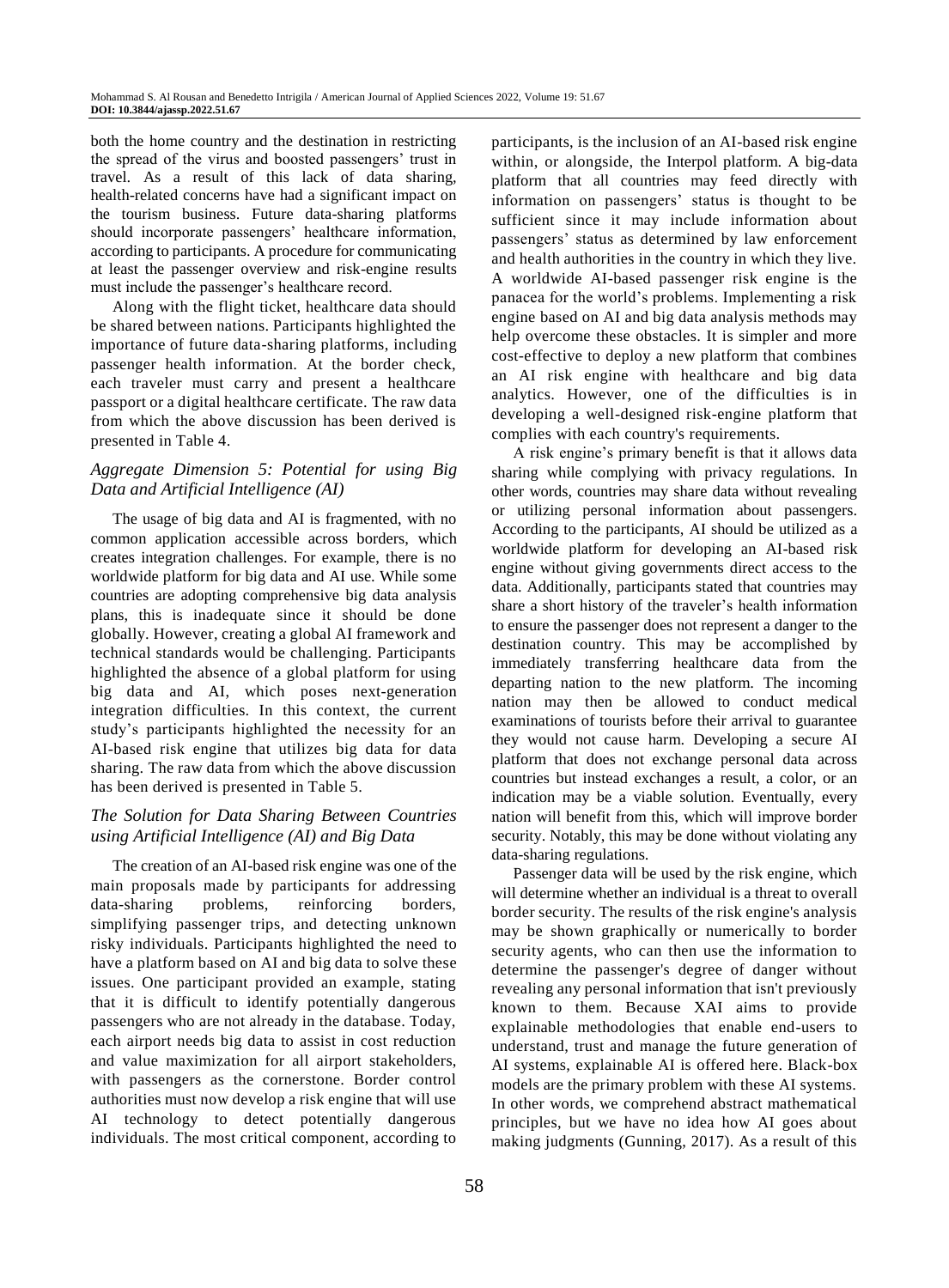uncertainty in ordinary AI models, constitutional, moral, and security issues are emerging. A person's consent to a choice made entirely on their own accord is also prohibited under GDPR. As a result, the need for systems that offer robots with obvious and understandable characteristics is increasing in economic, interpersonal, and geopolitical situations. User requests for real-time viewing of findings and suggestions for revisions are the goal of this project. Holzinger and colleagues, 2017. Furthermore, XAI serves as a way for humans to comprehend why a certain action has been taken. Because of the application of Artificial Intelligence (XAI), border security agents may learn why an individual was marked as a hazardous person, along with any relevant data points, before making a final judgment on whether to accept or reject that conclusion. Learning curves for AI-based risk engines may also help them improve their ability to make more accurate decisions, resulting in fewer false negatives and false positives.

The capacity to ease data sharing is one of the main advantages of using AI and big data. In other words, the future of border control will be dependent on the use of cutting-edge technologies like big data and AI. We can enhance border security while simultaneously enhancing the passenger experience by using AI and big data. Airports and border-control authorities must work in close collaboration to enhance border security procedures. Sharing data without violating current data-privacy rules is also important; this may be done by using big data concepts and AI to share data with other countries without compromising existing dataprivacy laws. In other words, the use of AI and big data may assist countries in resolving issues related to their data privacy laws.

Additionally, airports will eventually be able to enable smooth passenger journeys via the use of AI, video analytics, and biometrics, with AI and big data playing a key role in fulfilling the world's strictest security standards and simplifying passenger processes. Additionally, to maximize the value of AI algorithms, they must be integrated throughout all countries. In other words, all countries' data must be used to run AI algorithms, with the results sent to each through an integration hub.

In short, participants agreed that using AI and big data may enhance border security while also improving the passenger experience. Additionally, the use of AI and big data may help governments in overcoming roadblocks connected with their data privacy laws. Additionally, it was noted that by integrating AI and big data, it may be possible to simplify passenger identification and pattern recognition. Additionally, the participants emphasized the importance of big data and

AI in today's travel industry for evaluating data and detecting passenger trends. We already use big data analysis on all data to identify connections between passenger behavior and time spent duty-free, as well as to offer a more customized experience for travelers. For governments, the most critical component in detecting potentially dangerous passengers who may endanger their country. In response to the above recommendations and insights, a data-sharing paradigm is proposed in Fig. 1 and the proposed system development is presented in Fig. 2 and 3.

The AI risk engine shown in the figures allows the border security agent to acquire findings on the passenger's danger in an encrypted manner. More precisely, the border security agent will be able to see the outcome in three categories (in a coded format that is only accessible by the border security agent): Dangerous passenger, unknown risk, and no risk. When the passenger information successfully matches a record in the blacklists, watchlists, and other databases against which the passenger details were verified, the dangerous passenger result is produced. Without disclosing more passenger information to the border security agent, the agent will be able to determine the traveler's risk level. When there is no obvious evidence of passenger danger and the passenger cannot be classed as a "no risk" passenger or is deemed to be a potentially problematic passenger, the person is classified as "an unknown risk." Such travelers may be moved for additional investigation, during which a border security official might conduct an interview and conduct a detailed examination of their possessions. Finally, the third category will be "risk-free," in which the traveler will be permitted to cross the border freely. With XAI at the heart of decision-making, authorized border security agents (such as those with a high-level security clearance) may request an explanation from the AI-risk engine on why this choice was made. This implies that the human agent will have ultimate decision-making power, particularly in the event of dangerous and unknown passengers. From the minute a person booked a flight or starts the visa application procedure, the risk engine is triggered. The risk engine will gather passenger data that is both publicly accessible and contributed by the passengers. This data will be compared and evaluated against an encrypted dataset that includes travel documents, stop lists, visa management systems, Interpol data, and healthcare data, as well as the databases of each of the countries associated with the risk engine (which will essentially be local databases). This will occur at the process's back end, in a system like the one described below.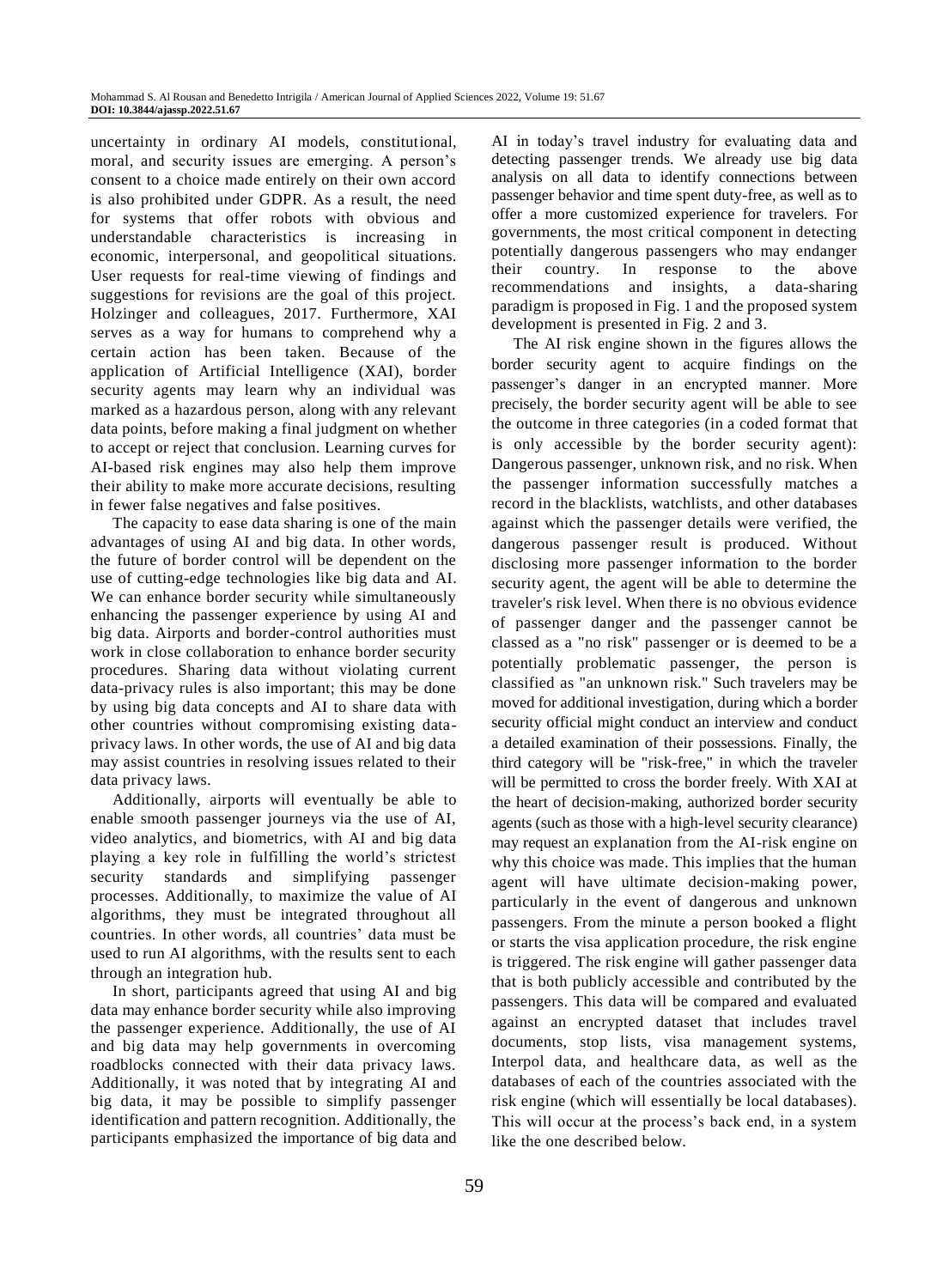Mohammad S. Al Rousan and Benedetto Intrigila / American Journal of Applied Sciences 2022, Volume 19: 51.67 **DOI: 10.3844/ajassp.2022.51.67**

| Table 1: Aggregate dimension 1: The multi-tiered process of data identification and investigation |  |  |
|---------------------------------------------------------------------------------------------------|--|--|
|                                                                                                   |  |  |

| Theme 1: Manual processes are conducted<br>Code 1: Passenger checks in with<br>Participant 1: "As a start, the process starts with a passenger booking a ticket with an airline<br>valid ticket and details are<br>and then the basic data will be collected by the airline. Such as (full name, sex, date of birth,<br>etc.). At this stage, we are not aware as a government authority of the data unless it's passed<br>evaluated manually<br>to us through the hub that we have developed to collect all the passenger's information from<br>the airline before their arrival or departure in a certain period. However, at this stage<br>data are not very accurate because it depends on the passenger to fill the information directly"<br>Participant 7: "The officer will check the travel document using his hands, officers are well<br>Code 2: Evaluation of travel<br>documentation trained to identify forged documents. Yet, it's not fully accurate since it's a human process.<br>The officer then either scans the travel document and retrieves the passenger profile from the<br>civil registry database, or visa management system, depending on the passenger type."<br>Participant 4: "We do the business and criminal checks based on the airline information and ensure<br>Code 3: Passenger data are<br>the passenger is not part on any the criminal lists or is not violating any of the visa or business rules<br>matched with a pre-<br>existing database<br>we have in place. We conduct random checks from the operational point of view on all passengers.<br>the random checks are to ensure the passenger's identity, documents, and boarding pass."<br>Code 4: Physical and luggage<br>Participant 12: "Eventually, the passenger is allowed to proceed to the next step, which is the<br>security checks are performed<br>security check of associated bags. Once nothing is found, the passenger can proceed to the<br>boarding gate, which is managed by airport staff or the airline company agents."<br>Code 5: Pre-clearance facilitates<br>Participant 6: "72 h before the date and time of the travel, the data (which includes name,<br>border-security operations<br>sex, nationality, date of birth, travel document number, and travel document type) is pushed to<br>our pre-clearance system through which we match between the passenger details and the core |
|------------------------------------------------------------------------------------------------------------------------------------------------------------------------------------------------------------------------------------------------------------------------------------------------------------------------------------------------------------------------------------------------------------------------------------------------------------------------------------------------------------------------------------------------------------------------------------------------------------------------------------------------------------------------------------------------------------------------------------------------------------------------------------------------------------------------------------------------------------------------------------------------------------------------------------------------------------------------------------------------------------------------------------------------------------------------------------------------------------------------------------------------------------------------------------------------------------------------------------------------------------------------------------------------------------------------------------------------------------------------------------------------------------------------------------------------------------------------------------------------------------------------------------------------------------------------------------------------------------------------------------------------------------------------------------------------------------------------------------------------------------------------------------------------------------------------------------------------------------------------------------------------------------------------------------------------------------------------------------------------------------------------------------------------------------------------------------------------------------------------------------------------------------------------------------------------------------------------------------------------------------------------------------------------------------------------------------------------------------------------------------------------------------------|
|                                                                                                                                                                                                                                                                                                                                                                                                                                                                                                                                                                                                                                                                                                                                                                                                                                                                                                                                                                                                                                                                                                                                                                                                                                                                                                                                                                                                                                                                                                                                                                                                                                                                                                                                                                                                                                                                                                                                                                                                                                                                                                                                                                                                                                                                                                                                                                                                                  |
|                                                                                                                                                                                                                                                                                                                                                                                                                                                                                                                                                                                                                                                                                                                                                                                                                                                                                                                                                                                                                                                                                                                                                                                                                                                                                                                                                                                                                                                                                                                                                                                                                                                                                                                                                                                                                                                                                                                                                                                                                                                                                                                                                                                                                                                                                                                                                                                                                  |
|                                                                                                                                                                                                                                                                                                                                                                                                                                                                                                                                                                                                                                                                                                                                                                                                                                                                                                                                                                                                                                                                                                                                                                                                                                                                                                                                                                                                                                                                                                                                                                                                                                                                                                                                                                                                                                                                                                                                                                                                                                                                                                                                                                                                                                                                                                                                                                                                                  |
|                                                                                                                                                                                                                                                                                                                                                                                                                                                                                                                                                                                                                                                                                                                                                                                                                                                                                                                                                                                                                                                                                                                                                                                                                                                                                                                                                                                                                                                                                                                                                                                                                                                                                                                                                                                                                                                                                                                                                                                                                                                                                                                                                                                                                                                                                                                                                                                                                  |
|                                                                                                                                                                                                                                                                                                                                                                                                                                                                                                                                                                                                                                                                                                                                                                                                                                                                                                                                                                                                                                                                                                                                                                                                                                                                                                                                                                                                                                                                                                                                                                                                                                                                                                                                                                                                                                                                                                                                                                                                                                                                                                                                                                                                                                                                                                                                                                                                                  |
|                                                                                                                                                                                                                                                                                                                                                                                                                                                                                                                                                                                                                                                                                                                                                                                                                                                                                                                                                                                                                                                                                                                                                                                                                                                                                                                                                                                                                                                                                                                                                                                                                                                                                                                                                                                                                                                                                                                                                                                                                                                                                                                                                                                                                                                                                                                                                                                                                  |
|                                                                                                                                                                                                                                                                                                                                                                                                                                                                                                                                                                                                                                                                                                                                                                                                                                                                                                                                                                                                                                                                                                                                                                                                                                                                                                                                                                                                                                                                                                                                                                                                                                                                                                                                                                                                                                                                                                                                                                                                                                                                                                                                                                                                                                                                                                                                                                                                                  |
|                                                                                                                                                                                                                                                                                                                                                                                                                                                                                                                                                                                                                                                                                                                                                                                                                                                                                                                                                                                                                                                                                                                                                                                                                                                                                                                                                                                                                                                                                                                                                                                                                                                                                                                                                                                                                                                                                                                                                                                                                                                                                                                                                                                                                                                                                                                                                                                                                  |
|                                                                                                                                                                                                                                                                                                                                                                                                                                                                                                                                                                                                                                                                                                                                                                                                                                                                                                                                                                                                                                                                                                                                                                                                                                                                                                                                                                                                                                                                                                                                                                                                                                                                                                                                                                                                                                                                                                                                                                                                                                                                                                                                                                                                                                                                                                                                                                                                                  |
|                                                                                                                                                                                                                                                                                                                                                                                                                                                                                                                                                                                                                                                                                                                                                                                                                                                                                                                                                                                                                                                                                                                                                                                                                                                                                                                                                                                                                                                                                                                                                                                                                                                                                                                                                                                                                                                                                                                                                                                                                                                                                                                                                                                                                                                                                                                                                                                                                  |
|                                                                                                                                                                                                                                                                                                                                                                                                                                                                                                                                                                                                                                                                                                                                                                                                                                                                                                                                                                                                                                                                                                                                                                                                                                                                                                                                                                                                                                                                                                                                                                                                                                                                                                                                                                                                                                                                                                                                                                                                                                                                                                                                                                                                                                                                                                                                                                                                                  |
|                                                                                                                                                                                                                                                                                                                                                                                                                                                                                                                                                                                                                                                                                                                                                                                                                                                                                                                                                                                                                                                                                                                                                                                                                                                                                                                                                                                                                                                                                                                                                                                                                                                                                                                                                                                                                                                                                                                                                                                                                                                                                                                                                                                                                                                                                                                                                                                                                  |
|                                                                                                                                                                                                                                                                                                                                                                                                                                                                                                                                                                                                                                                                                                                                                                                                                                                                                                                                                                                                                                                                                                                                                                                                                                                                                                                                                                                                                                                                                                                                                                                                                                                                                                                                                                                                                                                                                                                                                                                                                                                                                                                                                                                                                                                                                                                                                                                                                  |
|                                                                                                                                                                                                                                                                                                                                                                                                                                                                                                                                                                                                                                                                                                                                                                                                                                                                                                                                                                                                                                                                                                                                                                                                                                                                                                                                                                                                                                                                                                                                                                                                                                                                                                                                                                                                                                                                                                                                                                                                                                                                                                                                                                                                                                                                                                                                                                                                                  |
|                                                                                                                                                                                                                                                                                                                                                                                                                                                                                                                                                                                                                                                                                                                                                                                                                                                                                                                                                                                                                                                                                                                                                                                                                                                                                                                                                                                                                                                                                                                                                                                                                                                                                                                                                                                                                                                                                                                                                                                                                                                                                                                                                                                                                                                                                                                                                                                                                  |
|                                                                                                                                                                                                                                                                                                                                                                                                                                                                                                                                                                                                                                                                                                                                                                                                                                                                                                                                                                                                                                                                                                                                                                                                                                                                                                                                                                                                                                                                                                                                                                                                                                                                                                                                                                                                                                                                                                                                                                                                                                                                                                                                                                                                                                                                                                                                                                                                                  |
|                                                                                                                                                                                                                                                                                                                                                                                                                                                                                                                                                                                                                                                                                                                                                                                                                                                                                                                                                                                                                                                                                                                                                                                                                                                                                                                                                                                                                                                                                                                                                                                                                                                                                                                                                                                                                                                                                                                                                                                                                                                                                                                                                                                                                                                                                                                                                                                                                  |
| systems in the country (civil and criminal)."                                                                                                                                                                                                                                                                                                                                                                                                                                                                                                                                                                                                                                                                                                                                                                                                                                                                                                                                                                                                                                                                                                                                                                                                                                                                                                                                                                                                                                                                                                                                                                                                                                                                                                                                                                                                                                                                                                                                                                                                                                                                                                                                                                                                                                                                                                                                                                    |
| <b>Theme 2: Biometrics</b>                                                                                                                                                                                                                                                                                                                                                                                                                                                                                                                                                                                                                                                                                                                                                                                                                                                                                                                                                                                                                                                                                                                                                                                                                                                                                                                                                                                                                                                                                                                                                                                                                                                                                                                                                                                                                                                                                                                                                                                                                                                                                                                                                                                                                                                                                                                                                                                       |
| Sub-theme 1: Biometric identification is carried out                                                                                                                                                                                                                                                                                                                                                                                                                                                                                                                                                                                                                                                                                                                                                                                                                                                                                                                                                                                                                                                                                                                                                                                                                                                                                                                                                                                                                                                                                                                                                                                                                                                                                                                                                                                                                                                                                                                                                                                                                                                                                                                                                                                                                                                                                                                                                             |
| Code 6: Process: matching 1:1<br>Participant 7: "The passenger will stand in front of a camera or fingerprint scanner where the                                                                                                                                                                                                                                                                                                                                                                                                                                                                                                                                                                                                                                                                                                                                                                                                                                                                                                                                                                                                                                                                                                                                                                                                                                                                                                                                                                                                                                                                                                                                                                                                                                                                                                                                                                                                                                                                                                                                                                                                                                                                                                                                                                                                                                                                                  |
| biometrics will be scanned. Then, it will be checked against a biometric template stored on the                                                                                                                                                                                                                                                                                                                                                                                                                                                                                                                                                                                                                                                                                                                                                                                                                                                                                                                                                                                                                                                                                                                                                                                                                                                                                                                                                                                                                                                                                                                                                                                                                                                                                                                                                                                                                                                                                                                                                                                                                                                                                                                                                                                                                                                                                                                  |
| card chip in the case of biometric travel documentation."<br>Code 7: Process: matching 1: N<br>Participant 8: "Matching 1: N between the passenger's captured image at the gate or the counter                                                                                                                                                                                                                                                                                                                                                                                                                                                                                                                                                                                                                                                                                                                                                                                                                                                                                                                                                                                                                                                                                                                                                                                                                                                                                                                                                                                                                                                                                                                                                                                                                                                                                                                                                                                                                                                                                                                                                                                                                                                                                                                                                                                                                   |
| and the image/templates stored in the engine is carried out. Our biometric database is not huge                                                                                                                                                                                                                                                                                                                                                                                                                                                                                                                                                                                                                                                                                                                                                                                                                                                                                                                                                                                                                                                                                                                                                                                                                                                                                                                                                                                                                                                                                                                                                                                                                                                                                                                                                                                                                                                                                                                                                                                                                                                                                                                                                                                                                                                                                                                  |
| and it's divided in a way that we can retrieve matching results in less than a couple of seconds."                                                                                                                                                                                                                                                                                                                                                                                                                                                                                                                                                                                                                                                                                                                                                                                                                                                                                                                                                                                                                                                                                                                                                                                                                                                                                                                                                                                                                                                                                                                                                                                                                                                                                                                                                                                                                                                                                                                                                                                                                                                                                                                                                                                                                                                                                                               |
| Code 8: Facial identification<br>Participant 9: "Identification of passengers at the counters or gates happens using a facial                                                                                                                                                                                                                                                                                                                                                                                                                                                                                                                                                                                                                                                                                                                                                                                                                                                                                                                                                                                                                                                                                                                                                                                                                                                                                                                                                                                                                                                                                                                                                                                                                                                                                                                                                                                                                                                                                                                                                                                                                                                                                                                                                                                                                                                                                    |
| is carried out<br>a camera and passport scanner. We retrieve the image on the passport and compare it with the                                                                                                                                                                                                                                                                                                                                                                                                                                                                                                                                                                                                                                                                                                                                                                                                                                                                                                                                                                                                                                                                                                                                                                                                                                                                                                                                                                                                                                                                                                                                                                                                                                                                                                                                                                                                                                                                                                                                                                                                                                                                                                                                                                                                                                                                                                   |
| passenger's facial image captured through the facial camera. Once the result is above a certain                                                                                                                                                                                                                                                                                                                                                                                                                                                                                                                                                                                                                                                                                                                                                                                                                                                                                                                                                                                                                                                                                                                                                                                                                                                                                                                                                                                                                                                                                                                                                                                                                                                                                                                                                                                                                                                                                                                                                                                                                                                                                                                                                                                                                                                                                                                  |
| threshold, then we allow the passenger to proceed to the next steps."                                                                                                                                                                                                                                                                                                                                                                                                                                                                                                                                                                                                                                                                                                                                                                                                                                                                                                                                                                                                                                                                                                                                                                                                                                                                                                                                                                                                                                                                                                                                                                                                                                                                                                                                                                                                                                                                                                                                                                                                                                                                                                                                                                                                                                                                                                                                            |
| Participant 11: "Fingerprint also comes with high accuracy in general, but for certain types of<br>Code 9: Fingerprinting is<br>accurate but not reliable<br>individuals it does not work."                                                                                                                                                                                                                                                                                                                                                                                                                                                                                                                                                                                                                                                                                                                                                                                                                                                                                                                                                                                                                                                                                                                                                                                                                                                                                                                                                                                                                                                                                                                                                                                                                                                                                                                                                                                                                                                                                                                                                                                                                                                                                                                                                                                                                      |
| Code 10: Iris identification is the<br>Participant 11: "Iris modality has the highest accuracy according to international certification                                                                                                                                                                                                                                                                                                                                                                                                                                                                                                                                                                                                                                                                                                                                                                                                                                                                                                                                                                                                                                                                                                                                                                                                                                                                                                                                                                                                                                                                                                                                                                                                                                                                                                                                                                                                                                                                                                                                                                                                                                                                                                                                                                                                                                                                          |
| bodies. However, it's relatively more expensive compared to other modalities."<br>most accurate but is expensive                                                                                                                                                                                                                                                                                                                                                                                                                                                                                                                                                                                                                                                                                                                                                                                                                                                                                                                                                                                                                                                                                                                                                                                                                                                                                                                                                                                                                                                                                                                                                                                                                                                                                                                                                                                                                                                                                                                                                                                                                                                                                                                                                                                                                                                                                                 |
| Sub-theme 2: Biometrics are the future of border control                                                                                                                                                                                                                                                                                                                                                                                                                                                                                                                                                                                                                                                                                                                                                                                                                                                                                                                                                                                                                                                                                                                                                                                                                                                                                                                                                                                                                                                                                                                                                                                                                                                                                                                                                                                                                                                                                                                                                                                                                                                                                                                                                                                                                                                                                                                                                         |
| Code 11: Biometrics are more<br>Participant 9: "Biometrics today have increased border-control security, reduced the cost of the                                                                                                                                                                                                                                                                                                                                                                                                                                                                                                                                                                                                                                                                                                                                                                                                                                                                                                                                                                                                                                                                                                                                                                                                                                                                                                                                                                                                                                                                                                                                                                                                                                                                                                                                                                                                                                                                                                                                                                                                                                                                                                                                                                                                                                                                                 |
| efficient and cost-effective operation and facilitated passengers' movement. Also, it is one step                                                                                                                                                                                                                                                                                                                                                                                                                                                                                                                                                                                                                                                                                                                                                                                                                                                                                                                                                                                                                                                                                                                                                                                                                                                                                                                                                                                                                                                                                                                                                                                                                                                                                                                                                                                                                                                                                                                                                                                                                                                                                                                                                                                                                                                                                                                |
| towards smart<br>border control that we aim to achieve in the future."                                                                                                                                                                                                                                                                                                                                                                                                                                                                                                                                                                                                                                                                                                                                                                                                                                                                                                                                                                                                                                                                                                                                                                                                                                                                                                                                                                                                                                                                                                                                                                                                                                                                                                                                                                                                                                                                                                                                                                                                                                                                                                                                                                                                                                                                                                                                           |
| Participant 10: "Biometrics have increased and strengthened the security of border control. It's<br>Code 12: Biometrics provide                                                                                                                                                                                                                                                                                                                                                                                                                                                                                                                                                                                                                                                                                                                                                                                                                                                                                                                                                                                                                                                                                                                                                                                                                                                                                                                                                                                                                                                                                                                                                                                                                                                                                                                                                                                                                                                                                                                                                                                                                                                                                                                                                                                                                                                                                  |
| higher security<br>way better than the manual process used before."                                                                                                                                                                                                                                                                                                                                                                                                                                                                                                                                                                                                                                                                                                                                                                                                                                                                                                                                                                                                                                                                                                                                                                                                                                                                                                                                                                                                                                                                                                                                                                                                                                                                                                                                                                                                                                                                                                                                                                                                                                                                                                                                                                                                                                                                                                                                              |
| Code 13: Biometrics reduce<br>Participant 9: "We were the first to implement [biometrics] in the region and we have                                                                                                                                                                                                                                                                                                                                                                                                                                                                                                                                                                                                                                                                                                                                                                                                                                                                                                                                                                                                                                                                                                                                                                                                                                                                                                                                                                                                                                                                                                                                                                                                                                                                                                                                                                                                                                                                                                                                                                                                                                                                                                                                                                                                                                                                                              |
| successfully upgraded our biometric system multiple times. Before biometrics, we used to face<br>human errors                                                                                                                                                                                                                                                                                                                                                                                                                                                                                                                                                                                                                                                                                                                                                                                                                                                                                                                                                                                                                                                                                                                                                                                                                                                                                                                                                                                                                                                                                                                                                                                                                                                                                                                                                                                                                                                                                                                                                                                                                                                                                                                                                                                                                                                                                                    |
| multiple human errors coming from errors which caused incorrect data sometimes."                                                                                                                                                                                                                                                                                                                                                                                                                                                                                                                                                                                                                                                                                                                                                                                                                                                                                                                                                                                                                                                                                                                                                                                                                                                                                                                                                                                                                                                                                                                                                                                                                                                                                                                                                                                                                                                                                                                                                                                                                                                                                                                                                                                                                                                                                                                                 |
| Theme 3: Automated control gates are employed and are important                                                                                                                                                                                                                                                                                                                                                                                                                                                                                                                                                                                                                                                                                                                                                                                                                                                                                                                                                                                                                                                                                                                                                                                                                                                                                                                                                                                                                                                                                                                                                                                                                                                                                                                                                                                                                                                                                                                                                                                                                                                                                                                                                                                                                                                                                                                                                  |
| Participant 7: "In Europe, the border-control gates are based on facial biometrics that is stored<br>Code 14: ABC gates                                                                                                                                                                                                                                                                                                                                                                                                                                                                                                                                                                                                                                                                                                                                                                                                                                                                                                                                                                                                                                                                                                                                                                                                                                                                                                                                                                                                                                                                                                                                                                                                                                                                                                                                                                                                                                                                                                                                                                                                                                                                                                                                                                                                                                                                                          |
| integrated biometrics<br>on the travel document. The gate will do matching [1:1]. In other countries, it's based on                                                                                                                                                                                                                                                                                                                                                                                                                                                                                                                                                                                                                                                                                                                                                                                                                                                                                                                                                                                                                                                                                                                                                                                                                                                                                                                                                                                                                                                                                                                                                                                                                                                                                                                                                                                                                                                                                                                                                                                                                                                                                                                                                                                                                                                                                              |
| biometric services with the biometric engine to do the matching [1: N]."                                                                                                                                                                                                                                                                                                                                                                                                                                                                                                                                                                                                                                                                                                                                                                                                                                                                                                                                                                                                                                                                                                                                                                                                                                                                                                                                                                                                                                                                                                                                                                                                                                                                                                                                                                                                                                                                                                                                                                                                                                                                                                                                                                                                                                                                                                                                         |
| Participant 8: "Operations errors are very minimal compared to before, plus the data captured<br>Code 15: ABC gates secure<br>the borders                                                                                                                                                                                                                                                                                                                                                                                                                                                                                                                                                                                                                                                                                                                                                                                                                                                                                                                                                                                                                                                                                                                                                                                                                                                                                                                                                                                                                                                                                                                                                                                                                                                                                                                                                                                                                                                                                                                                                                                                                                                                                                                                                                                                                                                                        |
| are of a higher percentage of accuracy compared to before. So, looking at the gates' value<br>today, I can assure you the security has increased, and throughput is way better."                                                                                                                                                                                                                                                                                                                                                                                                                                                                                                                                                                                                                                                                                                                                                                                                                                                                                                                                                                                                                                                                                                                                                                                                                                                                                                                                                                                                                                                                                                                                                                                                                                                                                                                                                                                                                                                                                                                                                                                                                                                                                                                                                                                                                                 |
| Participant 2: "We also have ABC for pre-registered passengers; passengers need to register<br>Code 16: ABC Gates facilitate                                                                                                                                                                                                                                                                                                                                                                                                                                                                                                                                                                                                                                                                                                                                                                                                                                                                                                                                                                                                                                                                                                                                                                                                                                                                                                                                                                                                                                                                                                                                                                                                                                                                                                                                                                                                                                                                                                                                                                                                                                                                                                                                                                                                                                                                                     |
| their fingerprint and document in the ABC gates system to be able to use the border-control<br>passenger journeys                                                                                                                                                                                                                                                                                                                                                                                                                                                                                                                                                                                                                                                                                                                                                                                                                                                                                                                                                                                                                                                                                                                                                                                                                                                                                                                                                                                                                                                                                                                                                                                                                                                                                                                                                                                                                                                                                                                                                                                                                                                                                                                                                                                                                                                                                                |
| gates once they leave or enter the country. Today there is a lot of competition between airports                                                                                                                                                                                                                                                                                                                                                                                                                                                                                                                                                                                                                                                                                                                                                                                                                                                                                                                                                                                                                                                                                                                                                                                                                                                                                                                                                                                                                                                                                                                                                                                                                                                                                                                                                                                                                                                                                                                                                                                                                                                                                                                                                                                                                                                                                                                 |
| around the world, and passengers are demanding easier and faster processes. They want to                                                                                                                                                                                                                                                                                                                                                                                                                                                                                                                                                                                                                                                                                                                                                                                                                                                                                                                                                                                                                                                                                                                                                                                                                                                                                                                                                                                                                                                                                                                                                                                                                                                                                                                                                                                                                                                                                                                                                                                                                                                                                                                                                                                                                                                                                                                         |
| have a process that facilitates their journey, and we try to provide them with that always. ABC                                                                                                                                                                                                                                                                                                                                                                                                                                                                                                                                                                                                                                                                                                                                                                                                                                                                                                                                                                                                                                                                                                                                                                                                                                                                                                                                                                                                                                                                                                                                                                                                                                                                                                                                                                                                                                                                                                                                                                                                                                                                                                                                                                                                                                                                                                                  |
| gates are an automated process, with no human interaction, and work 24 hours a day. The process<br>has helped us reduce the pressure on border-control officers during peak hours and helped us                                                                                                                                                                                                                                                                                                                                                                                                                                                                                                                                                                                                                                                                                                                                                                                                                                                                                                                                                                                                                                                                                                                                                                                                                                                                                                                                                                                                                                                                                                                                                                                                                                                                                                                                                                                                                                                                                                                                                                                                                                                                                                                                                                                                                  |
| in having fewer costs and supported us in having higher security rates because of biometric                                                                                                                                                                                                                                                                                                                                                                                                                                                                                                                                                                                                                                                                                                                                                                                                                                                                                                                                                                                                                                                                                                                                                                                                                                                                                                                                                                                                                                                                                                                                                                                                                                                                                                                                                                                                                                                                                                                                                                                                                                                                                                                                                                                                                                                                                                                      |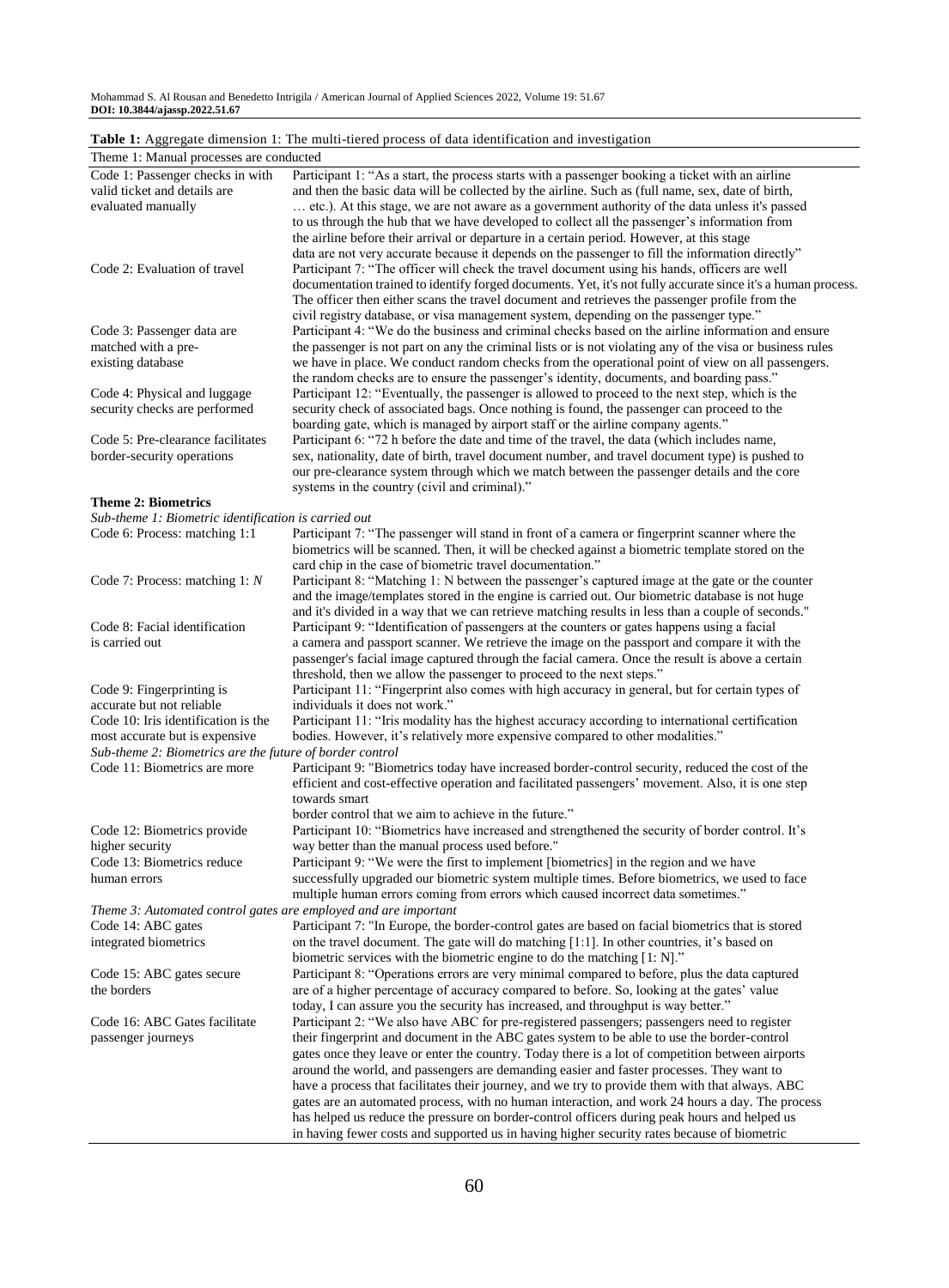Mohammad S. Al Rousan and Benedetto Intrigila / American Journal of Applied Sciences 2022, Volume 19: 51.67 **DOI: 10.3844/ajassp.2022.51.67**

| Table 1: Continue                                              |                                                                                                  |  |
|----------------------------------------------------------------|--------------------------------------------------------------------------------------------------|--|
|                                                                | matching without any human interaction at the gate."                                             |  |
| Code 17: Border-control                                        | Participant 14: "Also, we will install gates in the coming months. Today, the process is run     |  |
| gates are outdated                                             | without biometrics and border-control gates."                                                    |  |
| Code 18: Reduced                                               | Participant 5: "For governments, it's achieving the security demanded and reducing the           |  |
| operational costs                                              | operational costs for them."                                                                     |  |
|                                                                | Table 2: Aggregate dimension 2: Identification of known and unknown risky passengers             |  |
| Theme 4: Identification of known risky passengers              |                                                                                                  |  |
| Sub-theme 3: Current process of identifying risky passengers   |                                                                                                  |  |
| Code 19: Based on biometrics                                   | Participant 6: "Identification of passengers based on biometrics happens through an              |  |
|                                                                | the algorithm on our local criminal biometric database where we conduct $1:1$ or $1: N$ matching |  |
|                                                                | using a NIST-certified algorithm."                                                               |  |
| Code 20: Cross-checking passenger                              | Participant 8: "We identify risky passengers who are registered in our database through the      |  |
| details against a database                                     | well-known channel, which are: Criminal databases, which are usually filled by a decision        |  |
|                                                                | from the court, international criminals, which are usually filled through Interpol. Once the     |  |
|                                                                | passenger comes to the border-control counter, the officer will retrieve the data and the        |  |
|                                                                | system will provide the result to the officer or the gate. Based on the result, the passenger    |  |
|                                                                | will be escorted to the passenger's affairs office to handle their situation [if one arises]."   |  |
| Code 21: Use of stop lists                                     | Participant 13: "If the passenger is listed in the system as a blacklisted passenger, then we    |  |
|                                                                | will be able to catch the passenger once they arrive at the border-control gate."                |  |
| Code 22: Using an algorithm                                    | Participant 6: "Identification of passengers based on data happens through an algorithm on       |  |
| connected to a database                                        | our combined criminal database. This database collects data directly from criminals within       |  |
|                                                                | the country [automated integration], regional criminals [manual entry], and international        |  |
|                                                                | criminals such as Interpol [semi-automated process]".                                            |  |
| Sub-theme 4: Data-privacy laws make identification challenging |                                                                                                  |  |
| Code 23: Data-privacy laws make                                | Participant 2: "I believe the main challenge today regarding sharing data with other countries   |  |
| identification challenging                                     | as each country has different rules about risky passengers. So, there is no clear agreed model   |  |
|                                                                | on data sharing and what kind of data should be shared. Also, do not forget about data-          |  |
|                                                                | privacy rules. Also, some countries cannot share data regarding their citizens even if they      |  |
|                                                                | are known to be risky."                                                                          |  |

*Sub-theme 5: Known data are shared through international law-enforcement authorities*

|                                                     | эмо-тете э. кнови шии иге знигеи тголхи тетитонинив геврогеннен импониез                                                                                                                         |
|-----------------------------------------------------|--------------------------------------------------------------------------------------------------------------------------------------------------------------------------------------------------|
| Code 24: Known data are shared                      | Participant 1: "Data are shared through well-known channels through the law-enforcement                                                                                                          |
| through international law-                          | authorities, i.e., Interpol or any regional authority."                                                                                                                                          |
| enforcement authorities                             |                                                                                                                                                                                                  |
|                                                     | Sub-theme 6: Lack of appropriate data sharing between countries leads to free travel for risky passengers                                                                                        |
| Code 25: Lack of appropriate data                   | Participant 5: "Some well-known criminals in country X can travel, and country Y has no                                                                                                          |
| sharing between countries leads                     | idea if this passenger is risky or not because this person is allowed to travel, yet there is a                                                                                                  |
| to free travel of risk passengers                   | possibility that this passenger is risky. There is no clear agreement to share extra information<br>about passengers who are previously considered risky in their own countries or the countries |
|                                                     | they reside in."                                                                                                                                                                                 |
| Theme 5: Identification of unknown risky passengers |                                                                                                                                                                                                  |
| Code 26: Identification of                          | Participant 3: "Risky passengers that we have no information about are difficult to identify.                                                                                                    |
| unknown risky passengers                            | Because, in general, no one knows there are risks at least in our records. So, we rely so much<br>on regional and international well-known platforms for that such as Interpol. And we           |
|                                                     | identify them either through the data we receive or through the biometrics if they are<br>enrolled in our systems."                                                                              |

# **Table 3:** Aggregate dimension 3: Data sharing

| Theme 6: Lack of data-sharing agreements between countries |                                                                                                                                         |  |
|------------------------------------------------------------|-----------------------------------------------------------------------------------------------------------------------------------------|--|
| Code 27: Data-sharing agreements                           | Participant 1: "It's not easy for any government or authority to share their risky passengers but                                       |  |
| exist between countries regionally                         | at least there should be a channel to share the data using the modern technologies to handle                                            |  |
| but not internationally                                    | such an issue."                                                                                                                         |  |
|                                                            | Code 28: Potential violation of data- Participant 10: "I believe there are other challenges such as having a framework for data sharing |  |
| sharing laws of different countries                        | between countries, while observing the data-privacy laws."                                                                              |  |
| Theme 7: No framework or model exists for sharing data     |                                                                                                                                         |  |
| Code 29: Data sharing                                      | Participant 13: "They are shared today using manual process by e-mail, letters, or fax. In certain                                      |  |
| processes are outdated                                     | international systems, there are advanced integration services in a place where we utilize them                                         |  |
|                                                            | indirectly."                                                                                                                            |  |
| Code 30: No single organization                            | Participant 7: "In addition, there is no one organization handling all these activities among                                           |  |
| for sharing data                                           | countries in the world."                                                                                                                |  |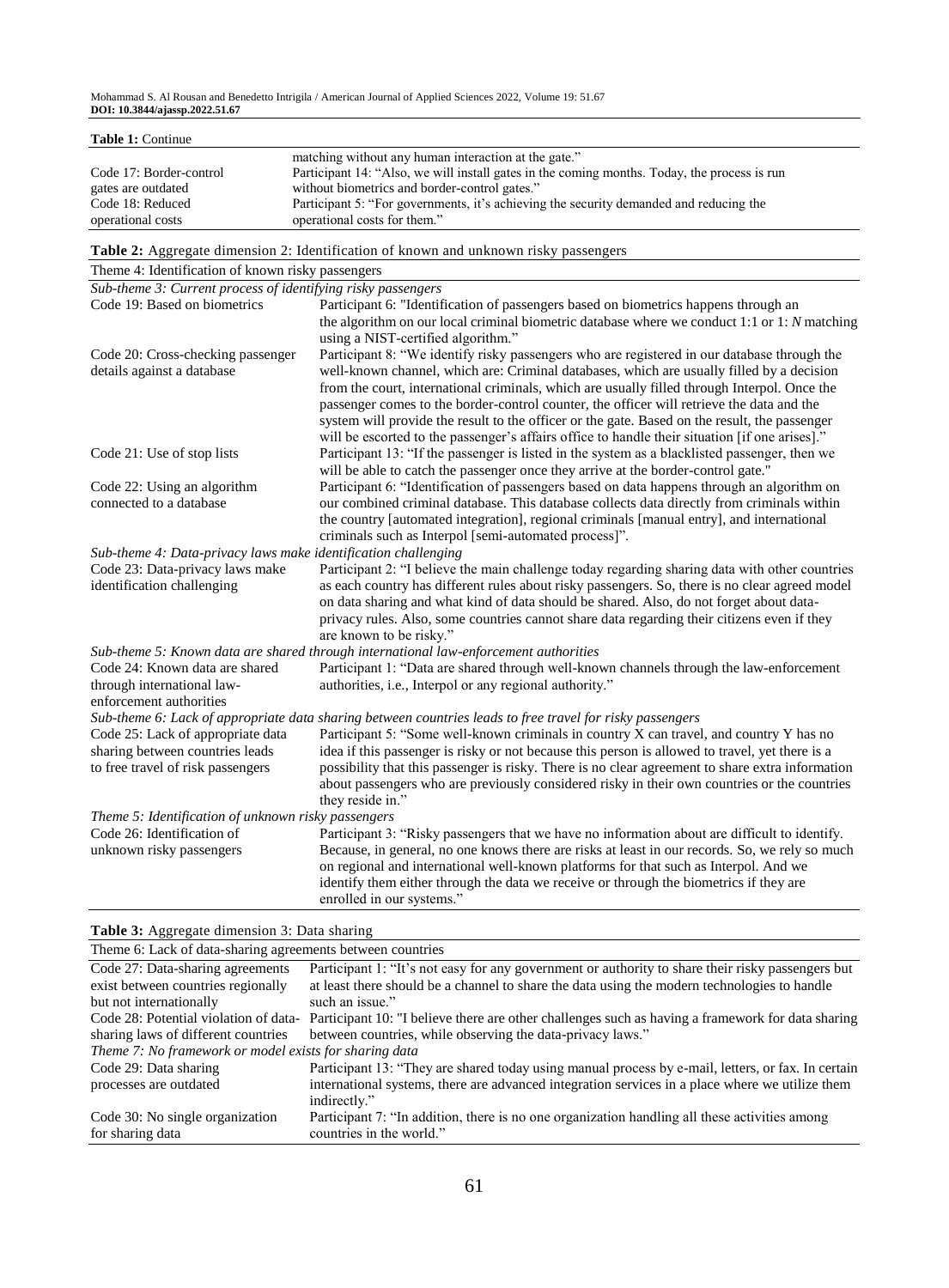| Theme 8: Optimizing healthcare-information sharing                                          |                                                                                                                                                                                                                                                                                                                                                                                                                      |  |
|---------------------------------------------------------------------------------------------|----------------------------------------------------------------------------------------------------------------------------------------------------------------------------------------------------------------------------------------------------------------------------------------------------------------------------------------------------------------------------------------------------------------------|--|
| Code 31: Data-sharing challenges                                                            | Participant 3: "Today if the countries had shared the data in advance about passengers, that                                                                                                                                                                                                                                                                                                                         |  |
| have worsened during the pandemic                                                           | would have helped both [home country and destination] in stopping the spread of the virus and<br>would have increased passenger trust in traveling."                                                                                                                                                                                                                                                                 |  |
| Code 32: No appropriate framework<br>or channel to share healthcare-<br>related information | Participant 4: "Today, we do not have an automated process for sharing the healthcare status<br>of passengers between domestic airports. All airports within the country check the data directly<br>with the government databases for such cases. Yet, there is no direct integration between the<br>systems, so we rely more on a manual process where passengers present documents once<br>requested by officers." |  |
| Code 33: Future data sharing<br>should include healthcare status                            | Participant 5: "I believe the best way is through a clear data-sharing model that also includes<br>the healthcare status of passengers. This will be the best future collaboration and integration<br>between countries under one international organization."                                                                                                                                                       |  |
| Code 34: Use of vaccination cards<br>or digital passports for known<br>test                 | Participant 13: "We used to have a manual process before the pandemic; for specific countries,<br>passengers must present vaccination card. Today, we ask every passenger to provide a PCR                                                                                                                                                                                                                           |  |
| for infectious diseases                                                                     | and a vaccination card before they enter the country. Many countries stopped accepting foreign<br>passengers, which was very harmful to the economy."                                                                                                                                                                                                                                                                |  |

|  | Table 4: Aggregate dimension 4: Optimizing healthcare-information sharing |
|--|---------------------------------------------------------------------------|
|  |                                                                           |

| Table 5: Aggregate dimension 5: Potential for using big data and Artificial Intelligence (AI) |  |
|-----------------------------------------------------------------------------------------------|--|
|-----------------------------------------------------------------------------------------------|--|

| Theme 9: Potential for using big data and artificial intelligence (AI)                                         |                                                                                                                                                                                                                                                                                                                                                                                                                                                                                                                                                                   |
|----------------------------------------------------------------------------------------------------------------|-------------------------------------------------------------------------------------------------------------------------------------------------------------------------------------------------------------------------------------------------------------------------------------------------------------------------------------------------------------------------------------------------------------------------------------------------------------------------------------------------------------------------------------------------------------------|
| Sub-theme 7: Scattered use of big data and AI technologies                                                     |                                                                                                                                                                                                                                                                                                                                                                                                                                                                                                                                                                   |
| Code 35: Scattered use of big data<br>and AI technologies                                                      | Participant 6: "There is no worldwide platform today to use big data and AI on a global<br>scale. Some countries are using in-depth big-data analysis approaches within the country.<br>however, it's not enough because it should be on an international level."                                                                                                                                                                                                                                                                                                 |
| Sub-theme 8: An AI-based risk engine needs to be developed                                                     |                                                                                                                                                                                                                                                                                                                                                                                                                                                                                                                                                                   |
| Code 36: A risk engine can allow<br>sharing of data while maintaining<br>privacy laws                          | Participant 10: "Having a platform based on AI and big data will solve the challenges here.<br>As an example, there is a challenge in identifying risky passengers who are not part of our<br>database. They might be part of the databases of other countries though. Therefore, pushing<br>data in a very high manner might be the solution in this situation, where countries<br>can push data to an AI engine. The AI risk engine can include the healthcare results or<br>records about passengers, where each country will push the list of vaccinations or |
| organizations                                                                                                  | contiguous diseases to this dashboard. This requires to pull data from the health                                                                                                                                                                                                                                                                                                                                                                                                                                                                                 |
|                                                                                                                | of each country as well."                                                                                                                                                                                                                                                                                                                                                                                                                                                                                                                                         |
| Code 37: A risk engine can provide<br>color-coded information without<br>revealing details about the passenger | Participant 7: "Imagine traveling from a country where the risk engine advises the<br>border-control agency about the passenger. The advice should not be detailed. It can be<br>color-coded, where the result is an automated result about the passenger. Each country can<br>benefit from this eventually and this will help in securing the borders."                                                                                                                                                                                                          |
|                                                                                                                | Sub-theme 9: AI and big data can help in securing and strengthening border control                                                                                                                                                                                                                                                                                                                                                                                                                                                                                |
| Code 38: Data sharing can be<br>facilitated using AI and big data                                              | Participant 1: "Utilization of modern technologies such as big data and AI is the future of<br>border control. We can utilize them to increase border-control security and enhance the<br>passenger experience as well. Airports and border-control authorities are working closely<br>together to enhance the process to secure the borders. Sharing the data without violating the<br>data-privacy laws is important as well; this can be done using big-data concepts and AI."                                                                                 |
| Code 39: Passenger identification                                                                              | Participant 5: "Big data and AI implementation is the future for securing borders through                                                                                                                                                                                                                                                                                                                                                                                                                                                                         |
| and pattern recognition can be<br>streamlined using AI and big data                                            | the implementation of big data concepts for identifying patterns among passengers and for<br>predicting passengers' risk factors based on prediction models".                                                                                                                                                                                                                                                                                                                                                                                                     |

The data will be sent via safe and encrypted layers created specifically for this AI-ris engine, ensuring that no passenger data is compromised and that the greatest standards of data security are maintained. To secure passenger information and privacy, encryption will guarantee that the data is unreadable by other parties such as hackers. However, this encryption may be decrypted when a passenger is flagged or at the request of a senior border security official with a security clearance. The encryption and decryption keys will be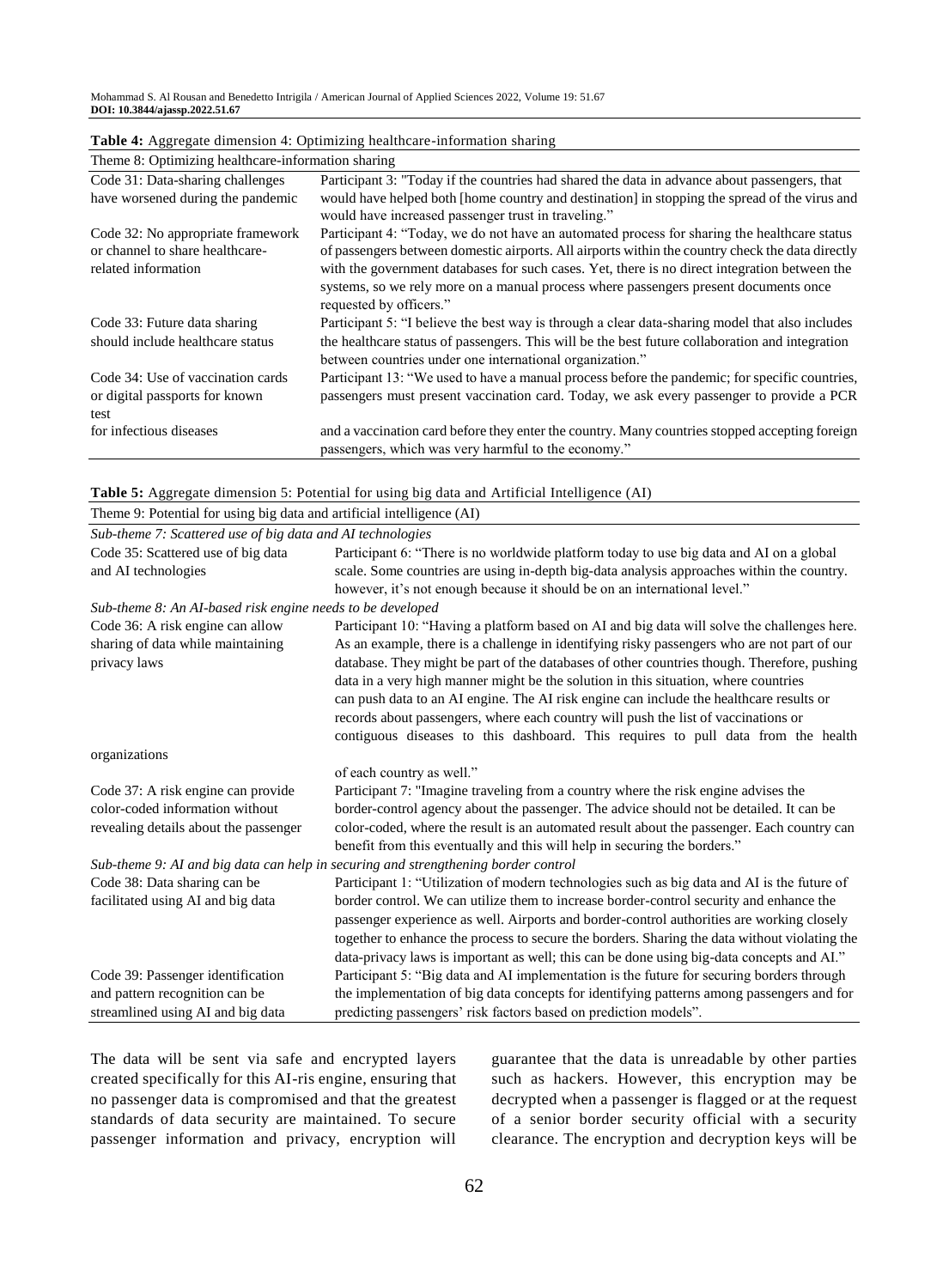provided through private servers to border security personnel strategically located at a specific border. These persons must have a senior management position and possess a high degree of security clearance.



**Fig. 1:** Concept Map



**Fig. 2:** AI risk engine diagram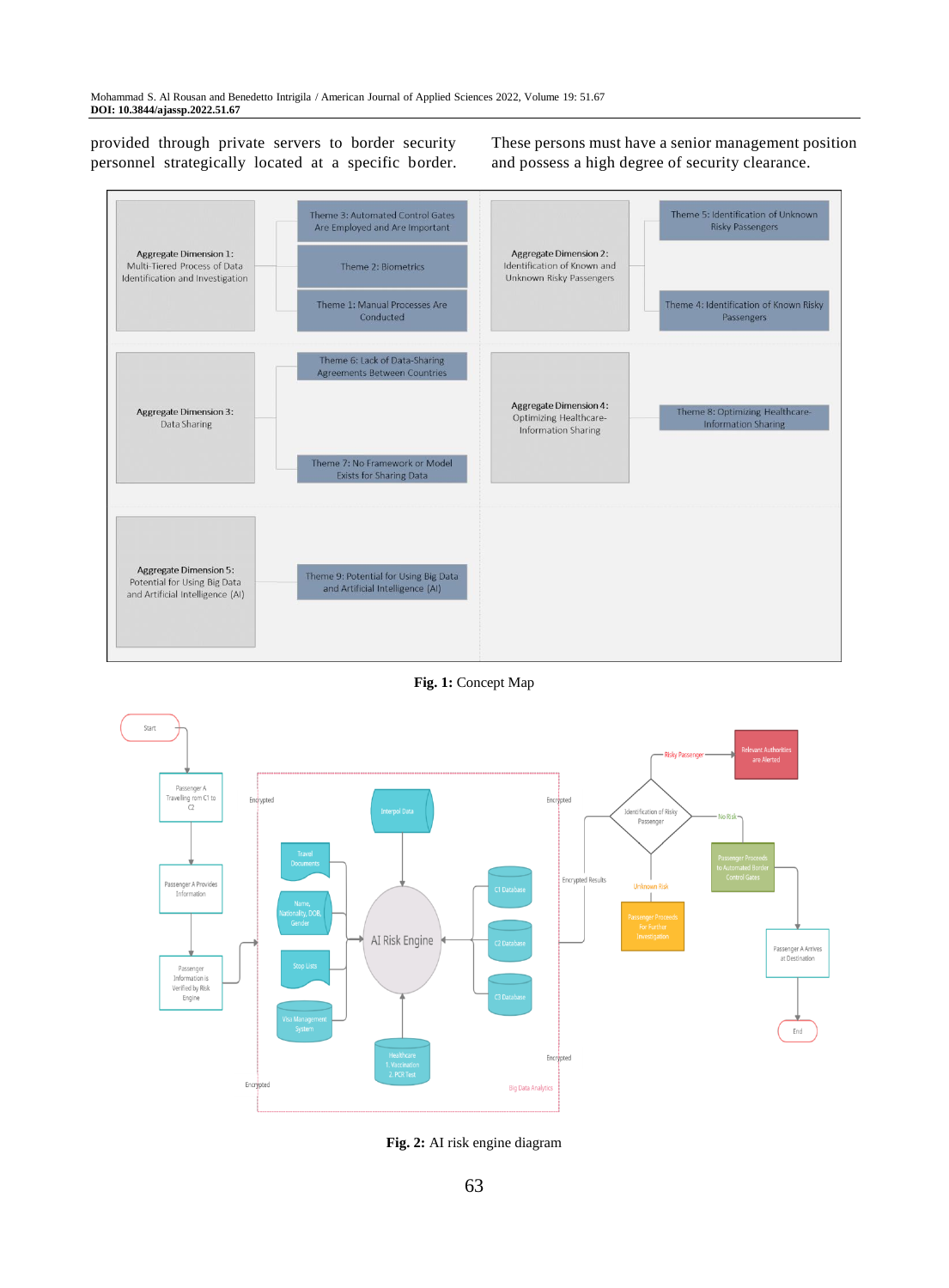Mohammad S. Al Rousan and Benedetto Intrigila / American Journal of Applied Sciences 2022, Volume 19: 51.67 **DOI: 10.3844/ajassp.2022.51.67**



**Fig. 3:** AI and big data risk engine data-sharing model

# **Conclusion and Contributions**

#### *Theoretical Contributions*

The current research makes several theoretical contributions. First, this research bridges the divide between border security and advanced technology research. Accordingly, typical barriers to border research and practice may be addressed and further research can be undertaken. More precisely, border-security research has not yet incorporated AI and big data concepts into its reasoning. As a result, this study not only improves knowledge of border security but also offers a better grasp of the possibilities for integrating ideas from AI and big data research into the border-security research field.

Second, this study fills a critical theoretical gap since no previous research has established a framework or offered a solution for resolving typical risk-managementrelated border security and control problems. One of the main reasons for this is that nations face similar datasharing difficulties, with one country lacking the legislative structure necessary to exchange data about its people without infringing their fundamental human right to privacy. Additionally, these data-sharing difficulties are among the typical theoretical concerns identified in previous studies as impeding global border strengthening.

Third, this study contributes to a better understanding of how boundaries are enacted globally and provides a coherent theoretical framework for commonly employed security measures. There was a gap in the literature since previous studies had failed to provide a clear understanding of what happens presently in terms of border security and what might be done to improve the process.

Finally, this study has examined border security and

control as a holistic process, rather than concentrating only on one scenario. Much prior research has been performed in a contextual setting (either the US or the UK) or in a context that confines the debate to a specific geographical area, thus constraining theory development. In comparison, this study not only examines the broader holistic context but also creates a generic border-control framework that takes into account sea, land, and air boundaries. This is a new addition to science made by this study.

#### *Managerial Contributions*

The current research makes many practical contributions and has significant managerial consequences. First, the research has outlined and created a practical framework for facilitating data exchange in a complicated legal context while adhering to all applicable privacy regulations. The second practical benefit of this study is the simplification of border processes. For example, by using an AI-based risk engine at the border, long procedures that certain crossings entail may be avoided, ensuring a smoother trip for passengers. The consequences are comparable to those of pre-clearance, in which previously selected non-risky individuals or regular travelers are exempt from rigorous border-security inspections. This also has cost implications, as more resources may be devoted to security to identify undiscovered high-risk individuals. Finally, the development of an AI-based risk engine will not only improve border enforcement but will also enable the integration of new technology into borders, thereby increasing securitization, reducing human factors, mitigating border-related crime, and assisting in the management of healthcare situations.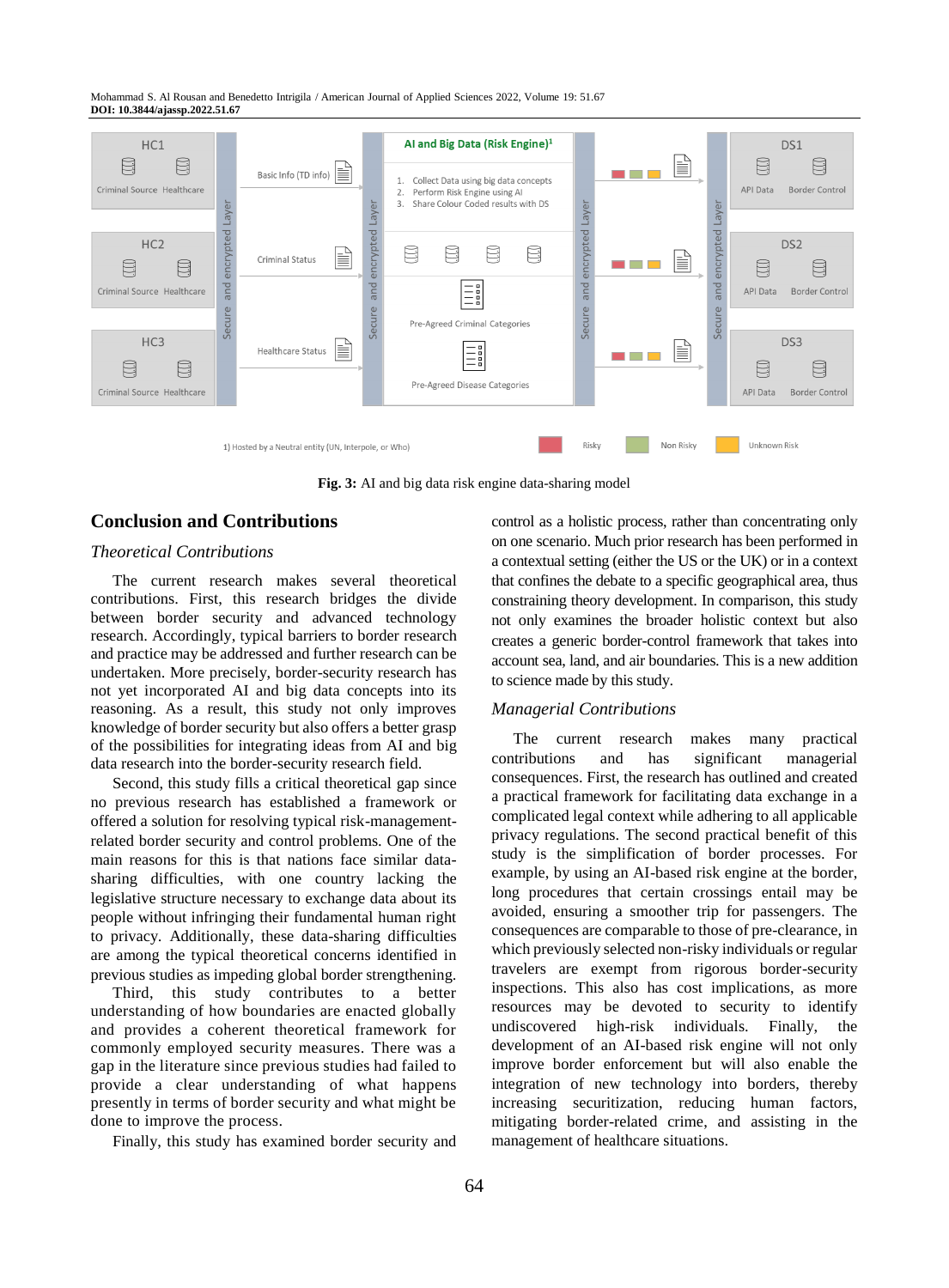# *Potential Policy Changes and Organizational Impact*

The possible deployment of an AI-based risk engine will have both policy and organizational consequences for border-security agencies responsible for air, sea, and land crossings. In other words, developing an AI risk engine is a resource-intensive process that will require substantial technical knowledge and financial resources. Additionally, integrating an AI risk engine across several borders would be a difficult task requiring modifications to existing operational procedures. Finally, incorporating an AI risk engine into nations' data-sharing frameworks would need significant legislative reforms, particularly in the EU, owing to the strict requirements of the General Data Protection Regulation (GDPR).

#### *Limitations of the Study*

Due to the study's qualitative nature and the researcher's participation in data gathering, it is prone to researcher bias. Bias in research arises when the researcher, either directly or indirectly, influences the study's findings. While the researcher may have had no conscious or direct influence on the research's results, the researcher may have contributed subconsciously to the presence of researcher bias. While the researcher took many precautions to prevent this, including thematic analysis, verbatim transcriptions of the interviews, and member verification to ensure the transcripts were accurate, one cannot be confident that researcher bias was not present in the study.

Additionally, qualitative research must address issues of the power imbalance between the interviewer and the respondent. It is conceivable that participants see the interviewer as superior to themselves, resulting in restricted answers as a consequence of the perceived divide between the researcher and the participant. The converse is also true, with the researcher feeling fearful of the participant's authority, especially if she/he has a position higher than the researcher. Numerous techniques have been used to mitigate this issue. First, no participant was selected from the researcher's place of employment to rule out the potential of a power imbalance due to rank and experience differences. Second, all volunteers (who were deliberately selected) shared the researcher's general rank, which avoided any possible rank conflicts. Third, to strengthen the researcher–interviewee interaction, the researcher engaged participants before the interview by explaining the study project, talking about work, and ensuring that participants felt comfortable during the interview.

## **Authors Contributions**

**Mohammad S. Al Rousan:** Design and development

of the research plan, participated in all experiments, coordinated the data analysis, and contributed to the writing of the manuscript.

**Benedetto Intrigila:** Designed the research and organized the study.

# **Ethics**

This article is original and contains unpublished material. The corresponding author confirms that all of the other authors have read and approved the manuscript and no ethical issues are involved.

## **References**

- Albert, M., Jacobson, D., & Lapid, Y. (2001). Identities, Borders, Orders: Rethinking international relations theory. U of Minnesota Press.
- Allen, G., & Kania, E. B. (2017). China is using America's own plan to dominate the future of artificial intelligence. Foreign Policy, September 8. [https://foreignpolicy.com/2017/09/08/china-is](https://foreignpolicy.com/2017/09/08/china-is-using-americas-own-plan-to-dominate-the-future-of-artificial-intelligence/)[using-americas-own-plan-to-dominate-the-future-of](https://foreignpolicy.com/2017/09/08/china-is-using-americas-own-plan-to-dominate-the-future-of-artificial-intelligence/)[artificial-intelligence/](https://foreignpolicy.com/2017/09/08/china-is-using-americas-own-plan-to-dominate-the-future-of-artificial-intelligence/)
- Anderson, M. & Bort, E. (1998). The frontiers of Europe. A&C Black.
- Babu, V. L. L., Batta, R., & Lin, L. (2006). Passenger grouping under constant threat probability in an airport security system. European Journal of Operational Research, 168 (2), 633–644. doi.org/10.1016/j.ejor.2004.06.007
- Baker, E. (2002). Flying while Arab-Racial profiling and air travel security. Journal of Air Law and Commerce, 67 (4), 1375-405.
- Balibar, E., Cheah, P., & Robbins, B. (1998). Cosmopolitics: Thinking and Feeling Beyond the Nation.

Balibar, E. (2002). World borders, political borders. PMLA, 117 (1), 68–78. [doi.org/10.1632/003081202x63519](https://doi.org/10.1632/003081202x63519)

- Bonnet, F., & Caillault, C. (2015). The invader, the enemy within, and they-who-must-not-be-named: How police talk about minorities in Italy, the Netherlands, and France. Ethnic and racial studies, 38(7), 1185-1201. https://www.tandfonline.com/doi/abs/10.1080/01419 870.2014.970566
- Bigo, D. (2012). Security, surveillance, and democracy. Routledge handbook of surveillance studies, 27, pp, 277-84

Basuchoudhary, A., & Razzolini, L. (2006). Hiding in plain sight–using signals to detect terrorists. Public Choice, 128(1), 245-255.

https://link.springer.com/article/10.1007/s11127- 006-9052-x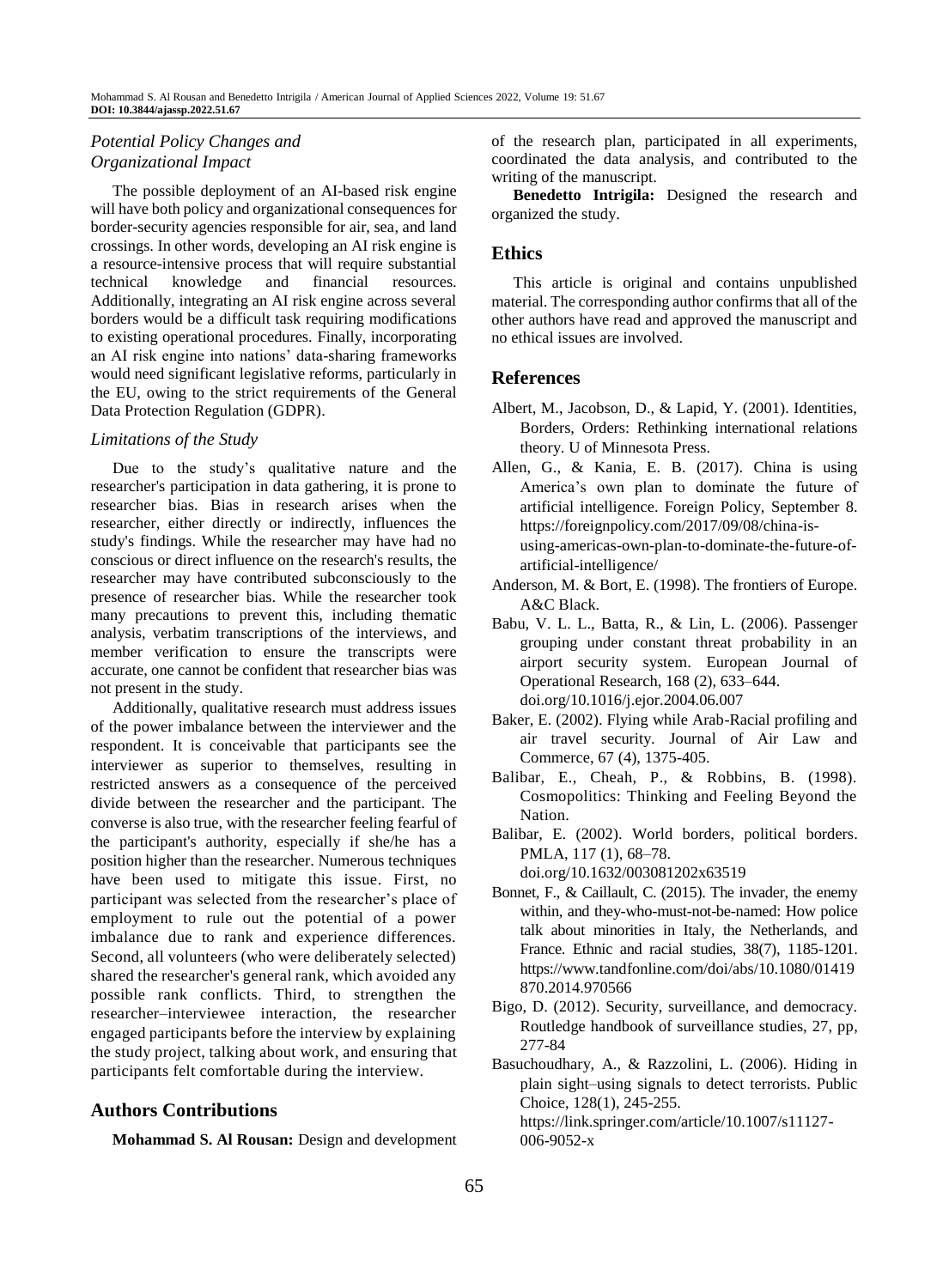Brom, F. W., & Besters, M. (2010). 'Greedy'information technology: The digitalization of the European migration policy. European Journal of Migration and law, 12(4), 455-470. https://brill.com/view/journals/emil/12/4/articlep455\_4.xml

- Bollier, D. (2010). The Promise and Peril of Big Data. Aspen Institute, Communications and Society Program, Washington, DC.
- Broeders, D. (2007). The new digital borders of Europe: EU databases and the surveillance of irregular migrants. International Sociology, 22 (1), 71–92.
- Bryman, A. & Bell, E. (2018). Business Research Methods. Oxford University Press, New York, NY.
- Bughin, J., Laberge, L. & Mellby, A. (2017). The case for digital reinvention. McKinsey Quarterly, February 9. https://www.mckinsey.com/businessfunctions/mckinsey-digital/our-insights/the-case-fordigital-reinvention
- Cavusoglu, H., Koh, B., & Raghunathan, S. (2010). An analysis of the impact of passenger profiling on transportation security. Operations Research, 58 (5), 1287-1302.
- Cohen, L., Manion, L., & Morrison, K. (2000). Research Methods in Education. 8th Ed. Routledge, London.
- Côté-Boucher, K., Infantino, F., & Salter, M. B. (2014). Border security as practice: An agenda for research. Security Dialogue, 45 (3), 195–208. [doi.org/10.1177/0967010614533243](https://doi.org/10.1177/0967010614533243)
- Castro, D. & McQuinn, A. (2015). Cross-border data flows enable growth in all industries. Information Technology and Innovation Foundation, 2, pp.1-21.
- Delsol, R. & Shiner, M. (2015). The politics of the powers. In: Stop and Search: The Anatomy of a Police Power, Delsol, R. and M. Shiner (Eds.), Palgrave Macmillan, London, pp, 31-56.
- Dijstelbloem, H., Meijer, A., & Besters, M. (2011). The migration machine. In: Migration and the New Technological Borders of Europe, Dijstelbloem, H. and A. Meijer (Eds.), Palgrave Macmillan, London, pp, 1-21.
- Easterby-Smith, M., Thorpe, R., Jacksonm, P. R., & Jaspersen, L. J. (2015). Management and Business Research. Sage, Thousand Oaks, CA.
- Engel, R. S., Calnon, J. M., & Bernard, T. J. (2002). Theory and racial profiling: Shortcomings and future directions in research. Justice Quarterly, 19 (2), 249–273. doi.org/10.1080/07418820200095231
- Engel, R. & Cohen, D. M. (2014). Racial profiling. In: The Oxford Handbook of Police and Policing, Reisig, M.D. and R.J. Kane (Eds.), Oxford University Press, Oxford. doi.org/10.1093/oxfordhb/9780199843886.013.024
- Feingold, D. A. (2011). 3. Trafficking in Numbers: The social construction of human trafficking data. In Sex, Drugs and Body Counts (pp. 46-74). Cornell University Press.
- Hirsh, C. E. & Kornrich, S. (2008). The context of discrimination: Workplace conditions, institutional environments and sex, and race discrimination charges. American journal of sociology, 113(5), pp.1394-1432.
- Gabbidon, S. L., Higgins, G.E. & Nelson, M. (2012). Public support for racial profiling in airports: Results from a statewide poll. Criminal Justice Policy Review, 23 (2), 254–269.
- Gautreau, A., Barrat, A. & Barthélemy, M. (2008). Global disease spread: Statistics and estimation of arrival times. Journal of Theoretical Biology, 251 (3), 509-522. doi.org/10.1016/j.jtbi.2007.12.001
- Gelman, A., Hill, J., & Yajima, M. (2012). Why we (usually) don't have to worry about multiple comparisons. Journal of Research on Educational Effectiveness, 5 (2), 189–211. doi.org/10.1080/19345747.2011.618213
- Gelsthorpe, L., & Padfield, N. (2014). Exercising Discretion: Decision-making in the Criminal Justice System and Beyond. Routledge, London.
- Glaser, J., Spencer, K., & Charbonneau, A. (2014). Racial bias and public policy. Policy Insights from the Behavioral and Brain Sciences, 1 (1), 88–94.
- Gonzales, J. V. (2002). Flying while Arab: Passenger profiling in the aftermath of the September 11th terrorist attacks. International Travel Law Journal, 2: 76–86.
- Harcourt, B. E. (2006). Behavioral Profiling at US Airports. U.S. Government Printing Office, Washington DC.
- Harris, D. H. (2002). How to improve airport security. Ergonomics in Design, 10 (1), 17–22.
- Hasisi, B. & Weisburd, D. (2011). Going beyond ascribed identities: The importance of procedural justice in airport security screening in Israel. Law and Society Review, 45 (4), 867–892.
- Hoijtink, M., & Leese, M. (2019). Technology and Agency in International Relations. Routledge, London.
- Horowitz, M. C., Kahn, L., & Mahoney, C. (2020). The future of military applications of artificial intelligence: A role for confidence-building measures? Orbis, 64 (4), 528–543. doi.org/10.1016/j.orbis.2020.08.003
- Hwang, G. M., Mahoney, P. J., James, J. H., Lin, G. C. Berro, A. D., Keybl, M. A., Goedecke, D. M., Mathieu, J. J. & Wilson, T. (2012). A model-based tool to predict the propagation of infectious disease via airports. Travel Medicine and Infectious Disease, 10 (1), 32-42. doi.org/10.1016/j.tmaid.2011.12.003
- Jackson, B. A., Chan, E. W., & LaTourrette, T. (2012). Assessing the security benefits of a trusted traveler program in the presence of attempted attacker exploitation and compromise. Journal of Transportation Security, 5 (1), 1–34.